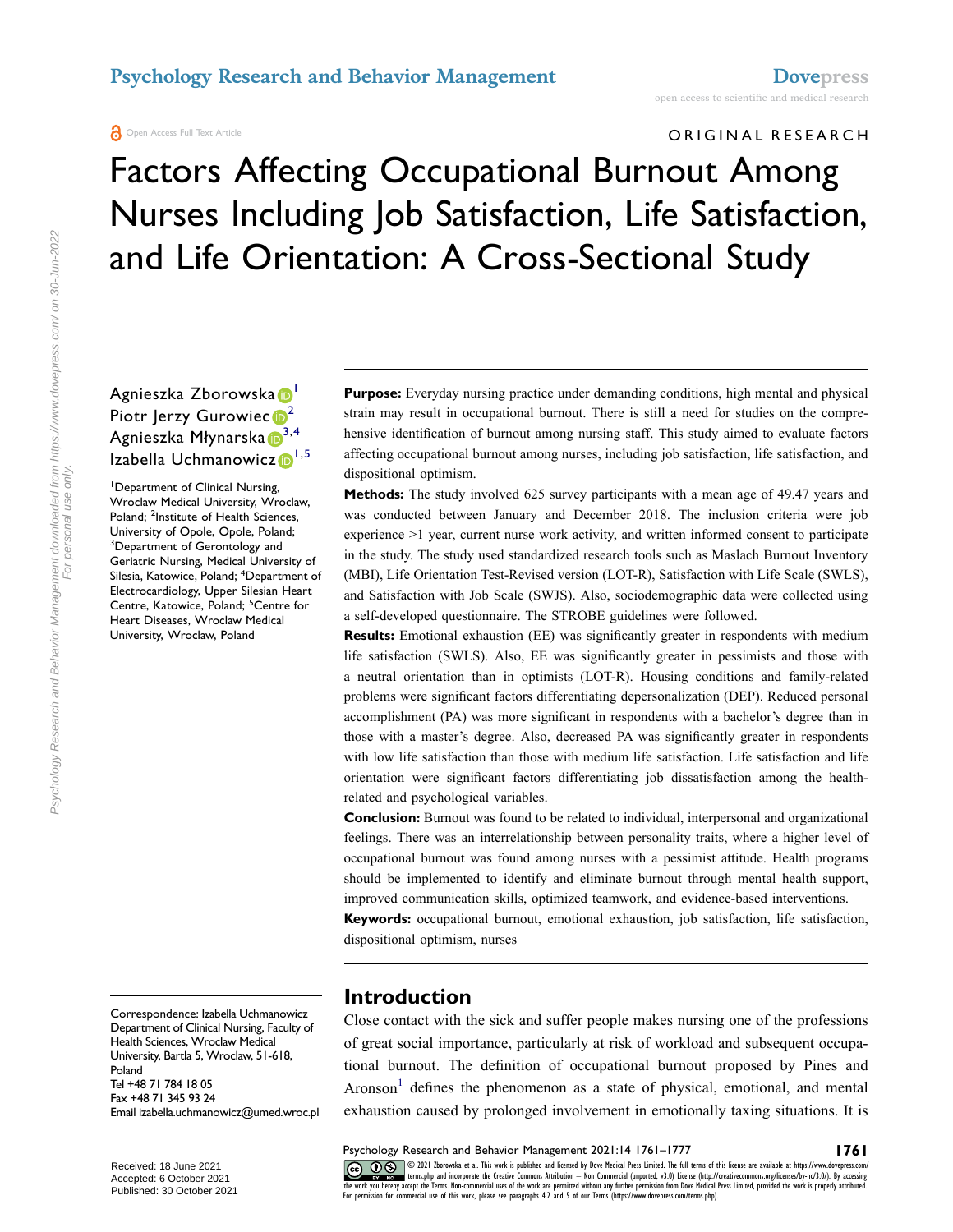<span id="page-1-0"></span>essential to distinguish between occupational burnout and stress, as stress may result in depression, routine, fatigue but not burnout.<sup>[2](#page-14-1)</sup> Accordingly, burnout is a response to unmet job expectations.

<span id="page-1-1"></span>The current version of the job demands-resources (JD-R) model developed by Demerouti et  $al<sup>3</sup>$  assumes that high job demands (negative physical or emotional stressors) lead to strain and impaired health. In contrast, high resources (positive physical, social, or organizational factors) lead to increased motivation and higher productivity at work. In the case of nurses working under demanding conditions, high mental and physical strain and the need to change the circadian rhythm may result in occupational burnout syndrome.[4](#page-14-3)

<span id="page-1-2"></span>Such negative factors as time pressure, heavy workload, stressful work conditions, multiple work responsibilities, emotional strain, and difficult relationships with other team members can also be listed as job demands affecting life satisfaction and developing burnout in nursing professionals.<sup>5</sup> Bakker et al<sup>[6](#page-14-5)</sup> studied combinations of specific job demands and resources and confirmed that exhaustion and cynicism produce the highest levels of burnout, as well as reduced professional efficacy hypothesis was rejected.

<span id="page-1-5"></span><span id="page-1-4"></span><span id="page-1-3"></span>Professional competencies are thought to play the most important role in occupational burnout; thus, it is a consequence of competence deficiencies at work.[7](#page-14-6)  According to one hypothesis, occupational burnout occurs not only as a result of stress but also as the stress undefined by one's remedy activities. $8$  It was found that nurses were very wary of new competencies and did not feel well prepared for new tasks. The level of life satisfaction and occupational burnout among the surveyed nurses signifi-cantly affects their readiness to perform their duties.<sup>[9](#page-14-8)</sup>

<span id="page-1-9"></span><span id="page-1-7"></span><span id="page-1-6"></span>The most frequently cited theory concerning occupational burnout is the concept described by Maslach and Jackson<sup>[10](#page-14-9)</sup> in the literature. According to this theory, occupational burnout is a psychological syndrome of emotional exhaustion, depersonalization, and decreased personal accomplishment, which occurs in persons who work with people in a specific way.<sup>11</sup> Years later, Maslach<sup>12</sup> developed a more general concept of occupational burnout, describing burnout as the result of an abnormal relationship between an individual and their environment. According to Maslach and Leiter, $^{13}$  $^{13}$  $^{13}$  mismatching between an employee and a work unit is also a problem.

<span id="page-1-11"></span><span id="page-1-10"></span>Woo et  $al<sup>14</sup>$  conducted the most current systematic review and meta-analysis to investigate the prevalence of burnout symptoms among nurses, including 45,539 nurses (mean age 25.8–47.0 years) of multiple specialties from 49 countries worldwide. It was found that the global prevalence of burnout symptoms among nurses was 11.23%, and the highest prevalence rate of 14.36% was found in intensive care units. There is a difference in occupational burnout among nurses regarding the group of patients who are cared for by them in daily clinical practice. It was proved that the most affected dimension of occupational burnout in gynecology wards was a low personal achievement of  $44\%$ ,<sup>15</sup> while emotional exhaustion of  $37\%$ prevailed in pediatric oncology wards.<sup>16</sup> Depersonalisation was the least affected by burnout in medical wards  $-24\%$ .<sup>[17](#page-15-1)</sup>

<span id="page-1-15"></span><span id="page-1-14"></span><span id="page-1-13"></span><span id="page-1-12"></span>In terms of occupational burnout, special attention was paid to emotional exhaustion, which is treated as one of the first symptoms of the phenomenon in question. In their systematic review, Salvagioni et  $al<sup>18</sup>$  $al<sup>18</sup>$  $al<sup>18</sup>$  showed that the most common physical consequences of occupational burnout included insomnia, depressive symptoms, use of psychotropic medications and antidepressants, hospitalization due to mental disorders, psychological symptoms of malaise. In contrast, job dissatisfaction, absenteeism, disability benefit, job demands, job resources, and presenteeism were identified as professional consequences.

<span id="page-1-16"></span><span id="page-1-8"></span>The relationship between occupational burnout and helping professions was documented in available academic research[.19](#page-15-3) The literature particularly emphasizes that this phenomenon most frequently affects healthcare profes-sionals, especially nurses.<sup>[11](#page-14-10)</sup> According to Zhang et al.<sup>[20](#page-15-4)</sup> comprehensive interventions based on current knowledge are needed to reduce occupational burnout in healthcare professionals, especially doctors and nurses.

<span id="page-1-17"></span>Dall'Ora et al<sup>21</sup> observed that incomplete measurement of occupational burnout and limited research concerning some dependencies mean that the causes and consequences of occupational burnout cannot be reliably identified and distinguished. Consequently, it is difficult to use the evidence to develop interventions aiming to reduce occupational burnout among nurses. To date, a limited number of studies undertake a comprehensive identification of the scale of the problem of occupational burnout among nurses, taking into account the assessment of job satisfaction, life satisfaction, and dispositional optimism. Hence, this study aimed to evaluate the factors affecting occupational burnout among nurses, considering job satisfaction, life satisfaction, and dispositional optimism.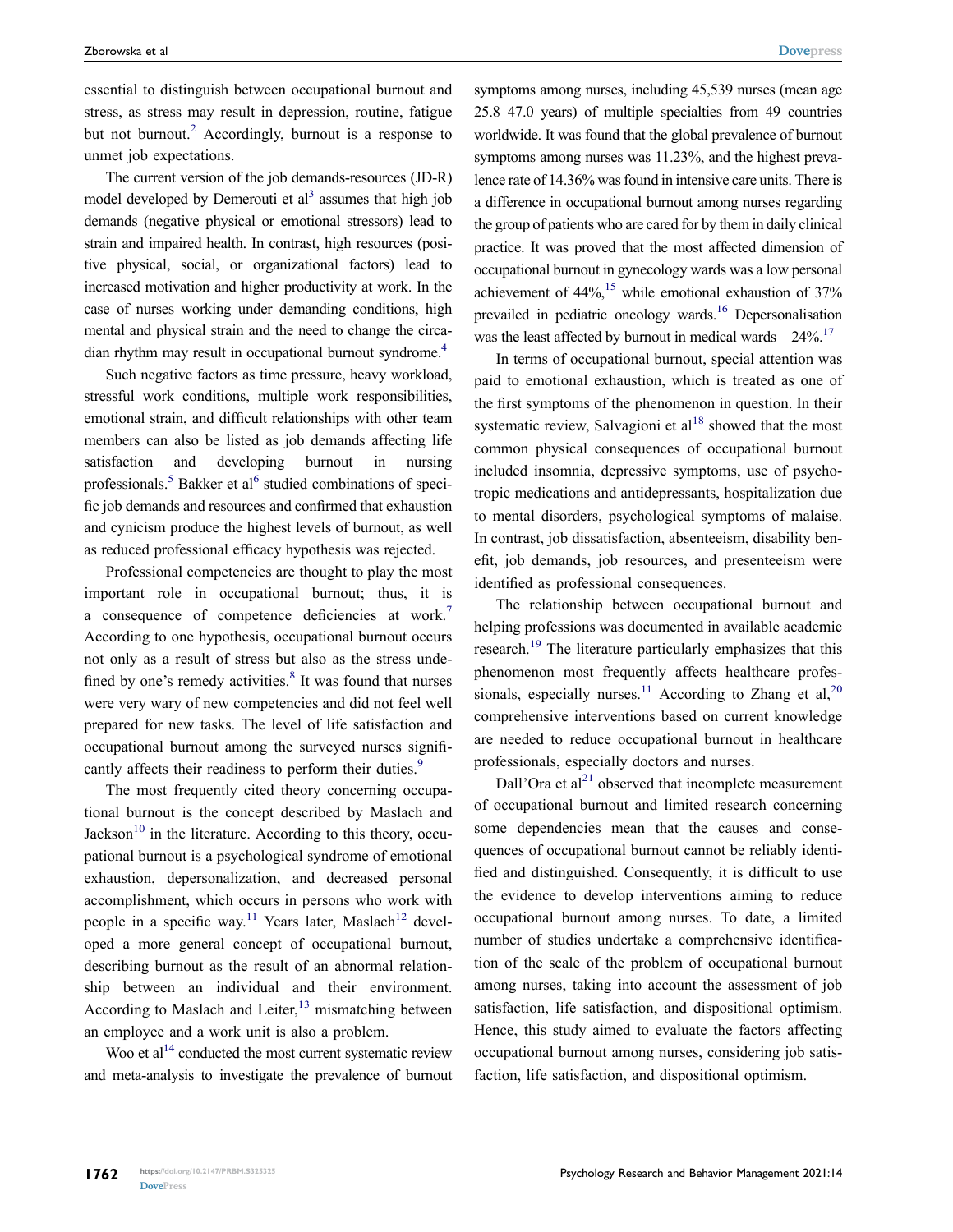## **Materials and Methods** Participants and Settings

The study was conducted among female and male nurses recruited by convenience sampling between January and December 2018 who attended specialist training courses at the European Centre for Postgraduate Education in Wroclaw (Poland). The study involved 625 survey participants aged 24–67; the mean age of the respondents was 49.47 years. The inclusion criteria were job tenure > 1 year, current nurse work activity, and written informed consent to participate in the study. Participation in the study was voluntary and anonymous. The STROBE (The Strengthening the Reporting of Observational Studies in Epidemiology) guidelines were followed.

### Research Tools

The study applied the questionnaire method. A selfdeveloped questionnaire was used to collect sociodemographic, health-related, and occupational data. A standardized research tools were used, such as (1) Maslach Burnout Inventory (MBI), (2) Life Orientation Test-Revised version (LOT-R), (3) Satisfaction with Life Scale (SWLS), and (4) Satisfaction with Job Scale (SWJS).

#### Self-Developed Survey

A self-developed questionnaire was used to collect sociodemographic (data such as age, sex, marital status, education, place of residence, housing conditions, family situation), health-related (chronic illnesses, stimulants used, ways to cope with work-related stress and strain), and occupational (net monthly income, job tenure, postgraduate education, number of places of work, main place of work, time spent at work, amount of sleep, amount of free time, nature of work, system of work, number of patients) data.

#### Maslach Burnout Inventory (MBI)

MBI was developed by Maslach and Jackson<sup>10</sup> in 1981. The presented study used the Polish adaptation of the tool by Pasikowski<sup>22</sup> The tool consists of 22 items related to three domains: emotional exhaustion (EE), depersonalization (DEP), and decreased personal accomplishment (PA). Scores on each of these domains are expressed on a 0–100 scale, where a higher score indicates a higher level of occupational burnout. Moreover, the total MBI score, which is the mean of these three domains, is also calculated. Higher scores on the EE and DEP domains and lower scores <span id="page-2-0"></span>on the PA domain conclude that a surveyed person suffers from occupational burnout. The MBI was validated in Polish by Pasikowski<sup>22</sup> and achieved Cronbach's alpha coefficients for the scales: EE of 0.85, DEP of 0.60, and PA of 0.76.

#### Life Orientation Test-Revised Version (LOT-R)

<span id="page-2-1"></span>LOT-R was developed by Scheier et  $al<sup>23</sup>$  in 1994. However, it was adapted to Polish conditions by Poprawa and Juczyński.[24](#page-15-8) The tool consists of 10 statements, 6 of which have diagnostic value. This tool is used for investigating dispositional optimism. It is designed for both healthy and sick individuals. The internal consistency of the LOT-R test was determined on a sample of 174 individuals aged 20–55 years, for which Cronbach's alpha coefficient was 0.76. The internal consistency of the Polish version is similar to that of the original version of the LOT-R test. $^{24}$  $^{24}$  $^{24}$ 

#### <span id="page-2-2"></span>Satisfaction with Life Scale (SWLS)

<span id="page-2-4"></span>SWLS was developed by Diener et al. $^{25}$  In turn, the Polish translation and adaptation were prepared by Juczyński.<sup>26</sup> This tool consists of 5 statements rated on a seven-point scale. The respondent assesses the extent to which each statement relates to their past life. The measurement result is a total index of subjective life satisfaction. The scores of the original SWLS showed an internal consistency of 0.87 and demonstrated sufficient sensitivity to be a potentially valuable tool for detecting changes in life satisfaction.<sup>25</sup> In Polish validation, the reliability of the SWLS was high with a Cronbach alpha value of 0.891, and all scale questions correlated positively with each other with a Pearson ratio of  $0.529-0.797^{27}$ .

#### <span id="page-2-5"></span><span id="page-2-3"></span>Satisfaction with Job Scale (SWJS)

SWJS is a tool used for measuring total job satisfaction. This tool consists of five statements concerning the sphere of work. Responses to each statement are given on a seven-point Likert scale, where 1 means "I strongly disagree" and 7 "I strongly agree." Scores range between 5–35, with higher scores indicating greater job satisfaction. There are no standards for the SWJS questionnaire to determine whether a respondent's score is high or low. The midpoint of the SWJS scale is 20 points (4 points for each question), which indicates that a respondent is neither satisfied nor dissatisfied with their job.<sup>28</sup> The internal reliability and consistency of the SWJS tool is high, with a Cronbach's alpha coefficient of 0.864.[28](#page-15-12)

### <span id="page-2-6"></span>Data Collection

Packets with the questionnaires used in this study were successively distributed to participants of qualifying and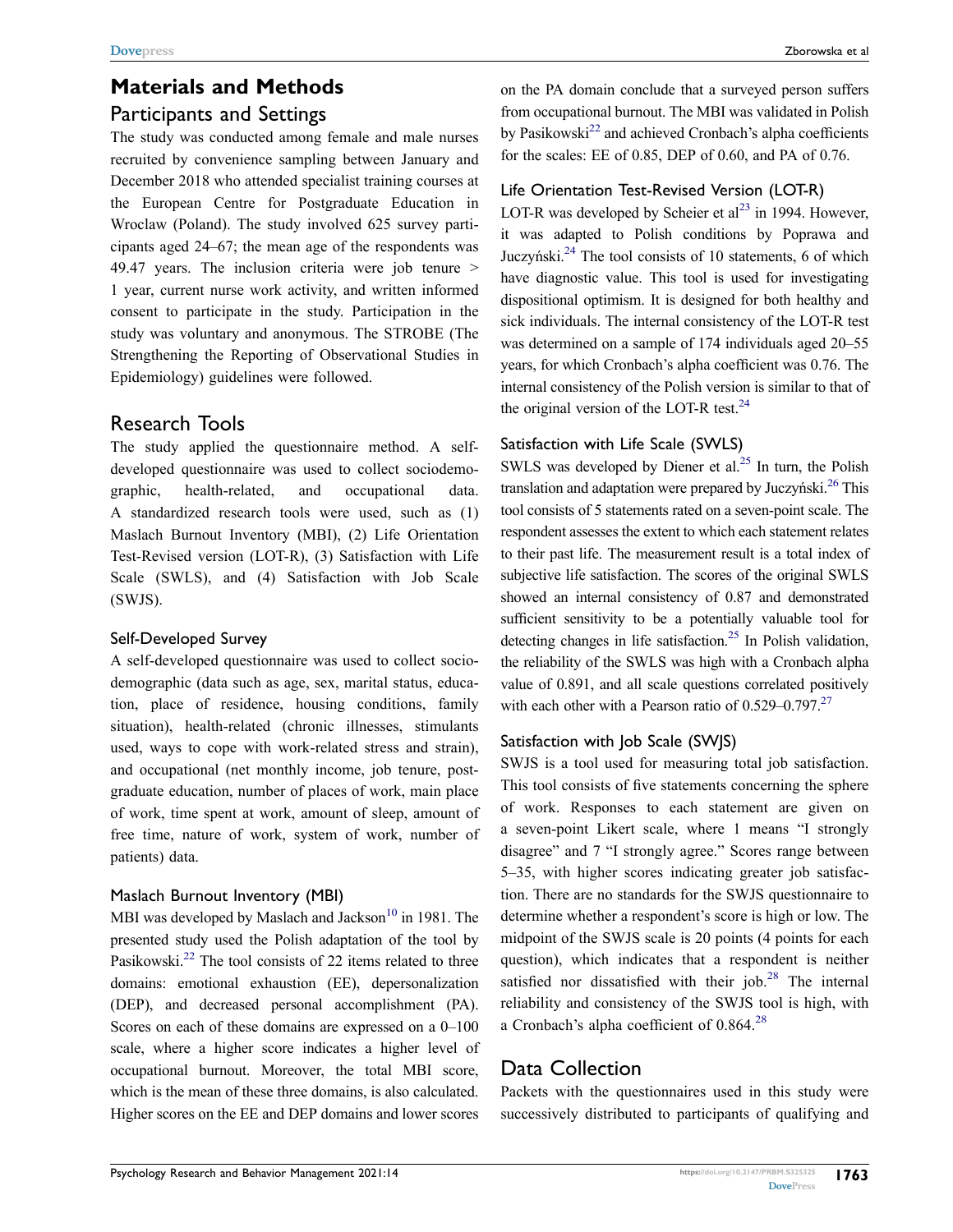specialist courses at the European Centre for Postgraduate Education in Wroclaw (Poland). Participation in the study was voluntary, and respondents were assured of complete anonymity. The researcher, Agnieszka Zborowska, was personally responsible for distributing the questionnaires and collecting them after they had been filled out by nurses. Then, the completeness of returned questionnaires was verified. Out of all the questionnaires filled out by the respondents, 95% of complete questionnaires were collected and finally included in the analysis (only 5% of questionnaires dropped out to be incomplete).

### Ethical Considerations

The study design was accepted and approved by the Bioethics Committee of the Wroclaw Medical University (KB–208/2018). Study participants were informed about the study aim and conduct, as well as they gave their informed consent to participate in the survey. Standardized survey questionnaires were used for conducting the study. The study was carried out following the Declaration of Helsinki and Good Clinical Practice guidelines.

### Sample Size

<span id="page-3-0"></span>To perform a sample size calculation, a formula designed for nursing observational studies was used, namely:  $n =$  $\{(Z1-\alpha/2)2 \text{ (p) (q)}\}/d2$ , where 40% was taken as the prevalence rate of depression among nurses by Sharma et al.<sup>29</sup> Based on data from the Polish Supreme Chamber of Nurses and Midwives, there were nearly 261,000 nurses employed in Poland when the study was performed. It was determined that a minimum sample size of 334 completed questionnaires was needed to achieve a 95% confidence interval and appropriate level of significance of 5% for α/P  $= 0.05$ . Therefore, the final statistical analysis in our study involved complete data obtained from 625 nurses.

### Data Analyses

Qualitative variables were compared using the chisquared test (with Yates' correction for 2×2 tables) or Fisher's exact test. As analyzed quantitative variables were not normally distributed, the comparisons were made using the Mann–Whitney *U*-test for two groups and the Kruskal–Wallis test for three or more groups. Subsequently, the post hoc analysis was performed using the Dunn's test. The normality of the variable distribution was verified using the Shapiro–Wilk test. The MBI score as well as the results of LOT-Rm SWLS, and SWJS questionnaires did not have normal distribution. Therefore, the Spearman correlation coefficient was used for analysis. The correlation strength was interpreted in accordance with the following scheme:  $|r| \ge$ 0.9 – very strong correlation;  $0.7 \leq |r| < 0.9$  – strong correlation;  $0.5 \leq |r| < 0.7$  – moderately strong correlation;  $0.3 \leq |r| < 0.5$  – weak correlation;  $|r| < 0.3$  – very weak correlation (negligible). A multivariate linear regression analysis of the independent effect of many variables on the qualitative variable (MBI score) was also performed. Only variables that appeared to have a significant effect in univariate analyses were included in the multivariate analysis. The R2 determination coefficient assessed the resulting quality of the model. The results are presented in the form of regression model parameters with a 95% confidence interval. The analysis assumed a materiality level of 0.05. Thus, all p-values below 0.05 were interpreted as indicating significant dependencies. The analysis was conducted using the R program, version  $3.4.3^{30}$  $3.4.3^{30}$  $3.4.3^{30}$ 

### <span id="page-3-1"></span>**Results**

### Characteristics of the Study Group

A total of 604 female nurses (96.64%) and 21 male nurses (3.36%) participated in the survey. The largest group involved nurses aged 41–50 years (48.80%). The vast majority of respondents were in a relationship (81.12%). Nearly half of respondents earned a bachelor's degree (44.48%), while one in four respondents earned a master's degree (25.12%). Most respondents lived in a city  $> 100,000$  inhabitants (50.24%), in good housing conditions (84.16%), and they declared support from family (73.92%). Detailed characteristics of surveyed nurses are shown in [Table 1.](#page-4-0)

The detailed characteristics of surveyed nurses in terms of life satisfaction (SWJS) and job satisfaction (SWLS), life orientation (LOT-R), and level of occupational burnout (MBI) are shown in [Table 2.](#page-6-0)

### Correlation Between Burnout and Job Satisfaction

Analysis of Spearman correlation coefficient showed the positive correlations between the SWJS score and the DEP domain ( $r=0.257$ ;  $p<0.001$ ) as well as a negative correlation between SWJS score and lack of PA ( $r = -0.654$ ; p<0.001) and total MBI score (r= −0.354; p<0.001). There was no significant correlation regarding the EE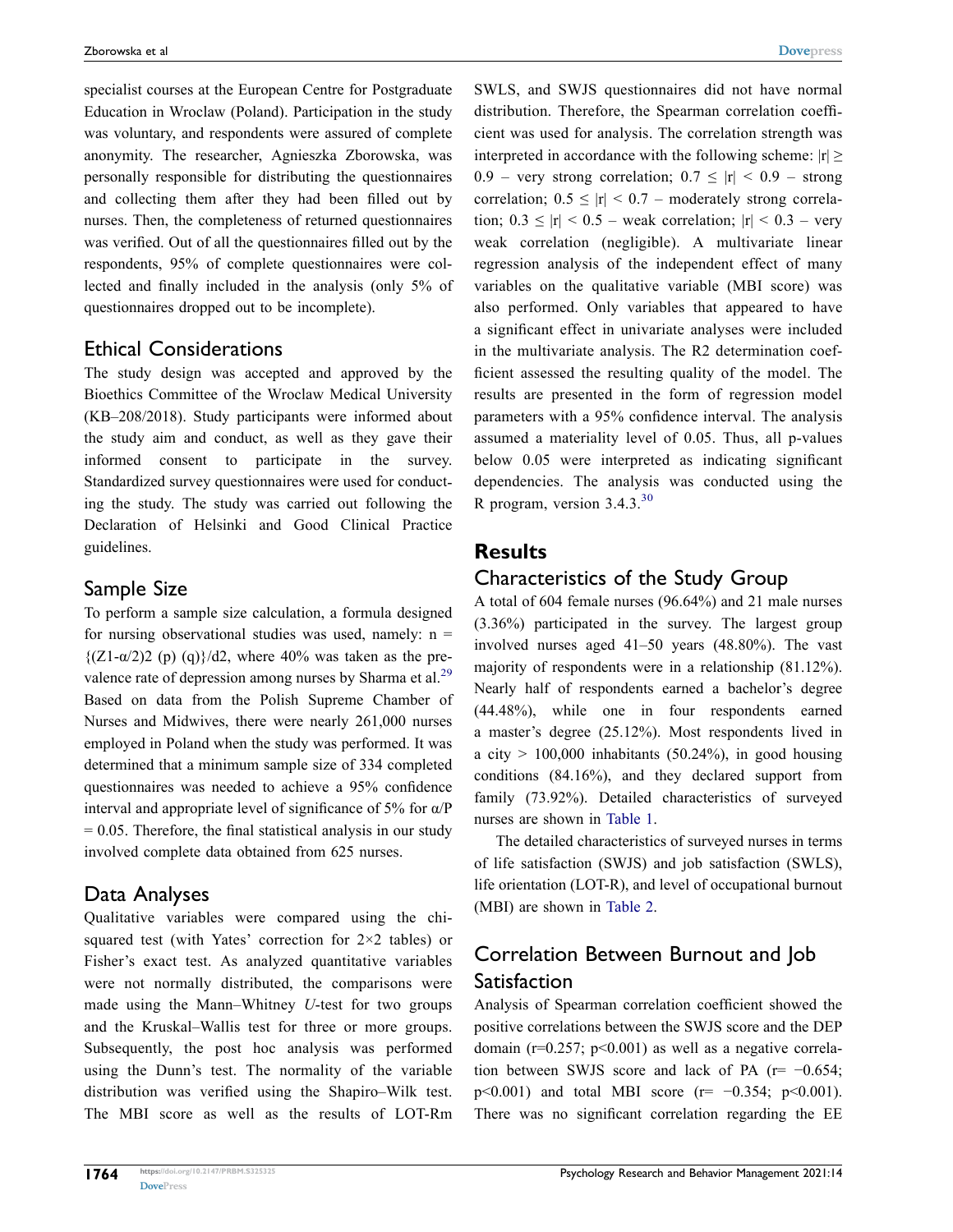<span id="page-4-0"></span>

| Sociodemographic Variables                   | N                                                                   | $\%$           |        |
|----------------------------------------------|---------------------------------------------------------------------|----------------|--------|
| Age (years)                                  | $23 - 30$                                                           | 130            | 20.80% |
|                                              | $31 - 40$                                                           | 88             | 14.08% |
|                                              | $41 - 50$                                                           | 305            | 48.80% |
|                                              | $51 - 60$                                                           | 92             | 14.72% |
|                                              | >61                                                                 | 4              | 0.64%  |
|                                              | No answer                                                           | 6              | 0.96%  |
| Sex                                          | Women                                                               | 604            | 96.64% |
|                                              | Men                                                                 | 9              | 3.04%  |
|                                              | No answer                                                           | $\overline{2}$ | 0.32%  |
| Marital status                               | In a relationship                                                   | 507            | 81.12% |
|                                              | Single                                                              | 108            | 17.28% |
|                                              | No answer                                                           | 10             | 1.60%  |
| Education                                    | Secondary medical school                                            | 136            | 21.76% |
|                                              | Medical vocational school                                           | 41             | 6.56%  |
|                                              | Bachelor's degree                                                   | 278            | 44.48% |
|                                              | Master's degree                                                     | 157            | 25.12% |
|                                              | Other                                                               | 7              | 1.12%  |
|                                              | No answer                                                           | 6              | 0.96%  |
| Place of residence                           | City >100,000 inhabitants                                           | 314            | 50.24% |
|                                              | City <100,000 inhabitants                                           | 165            | 26.40% |
|                                              | Rural area                                                          | 139            | 22.24% |
|                                              | No answer                                                           | $\overline{7}$ | 1.12%  |
| Housing conditions                           | Good                                                                | 526            | 84.16% |
|                                              | Poor                                                                | $\overline{7}$ | 1.12%  |
|                                              | Sufficient                                                          | 85             | 13.60% |
|                                              | No answer                                                           | $\overline{7}$ | 1.12%  |
| Family situation                             | My family supports me; I have no family-related problems            | 462            | 73.92% |
|                                              | My spouse/partner abuses alcohol                                    | 6              | 0.96%  |
|                                              | Children cause care and educational problems                        | 26             | 4.16%  |
|                                              | I have to take care of my parents                                   | 45             | 7.20%  |
|                                              | I am a one-parent family                                            | 35             | 5.60%  |
|                                              | My immediate family member suffers from long-term or severe disease | 33             | 5.28%  |
|                                              | My family member is disabled                                        | 24             | 3.84%  |
| <b>Occupational and Competency Variables</b> |                                                                     | N              | %      |
| Net monthly income (PLN)                     | 1000-2000                                                           | 72             | 11.52% |
|                                              | 2001-3000                                                           | 348            | 55.68% |
|                                              | 3001-4000                                                           | 130            | 20.80% |
|                                              | 4001-5000                                                           | 37             | 5.92%  |
|                                              | 5001-6000                                                           | 13             | 2.08%  |
|                                              | >6001                                                               | 5              | 0.80%  |
|                                              | No answer                                                           | $20\,$         | 3.20%  |

**[Dovepress](https://www.dovepress.com)** Zborowska et al

(*Continued*)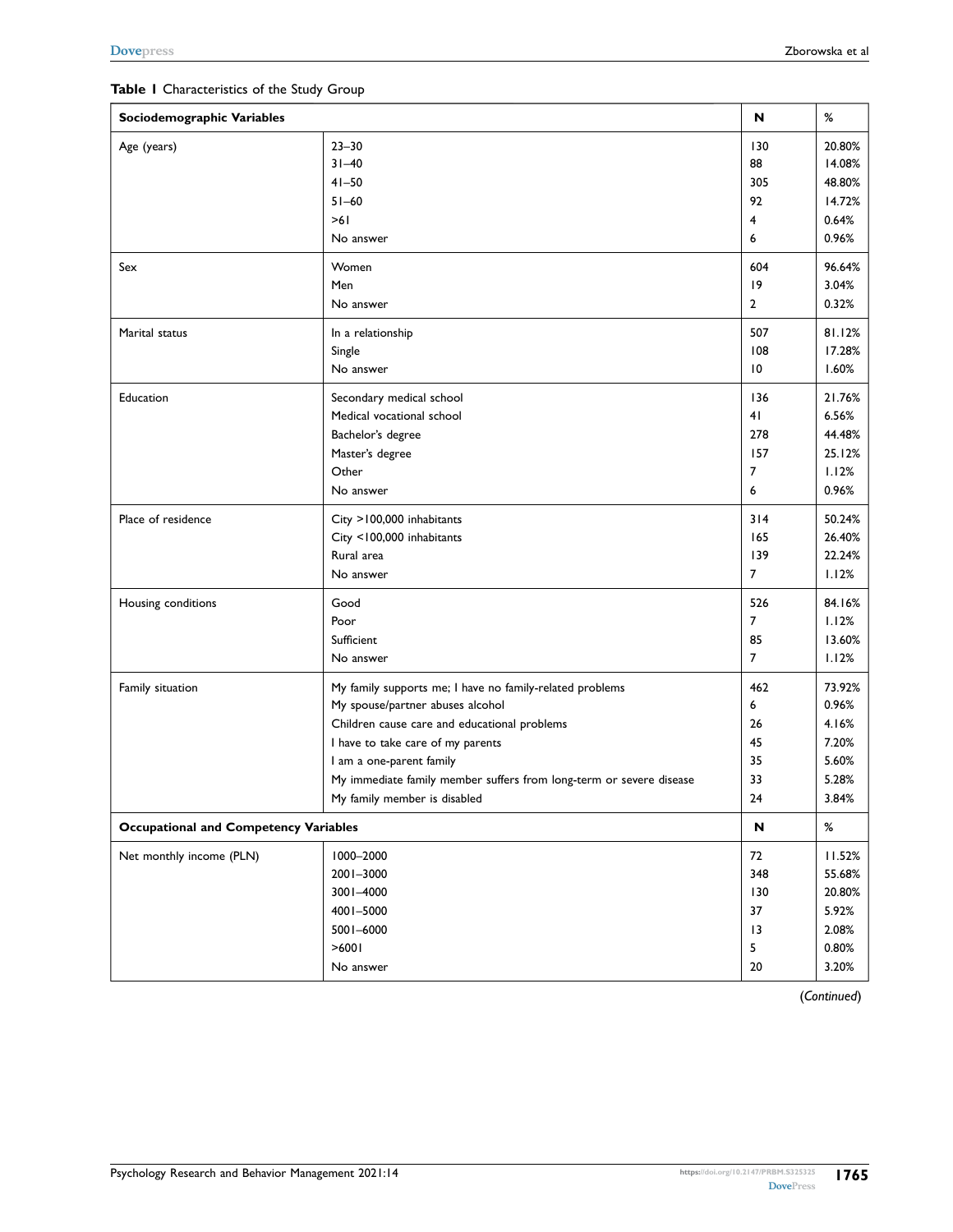#### **Table 1** (Continued).

| Job tenure (years)<br>Postgraduate education*            | $0 - 5$<br>$6 - 10$<br>$11 - 15$<br>$16 - 20$<br>>21<br>No answer<br>Qualifying courses<br>Specialization<br>Specialist courses<br>Other forms | 126<br>63<br>39<br>82<br>301<br> 4<br>400<br>163<br>358<br>82 | 20.16%<br>10.08%<br>6.24%<br>13.12%<br>48.16%<br>2.24%<br>64.00%<br>26.08%<br>57.28%<br>13.12% |
|----------------------------------------------------------|------------------------------------------------------------------------------------------------------------------------------------------------|---------------------------------------------------------------|------------------------------------------------------------------------------------------------|
| Number of places of work                                 | T                                                                                                                                              | 334                                                           | 53.44%                                                                                         |
|                                                          | $\overline{2}$                                                                                                                                 | 192                                                           | 30.72%                                                                                         |
|                                                          | >3                                                                                                                                             | 85                                                            | 13.60%                                                                                         |
|                                                          | No answer                                                                                                                                      | 20                                                            | 2.77%                                                                                          |
| Main place of work                                       | Inpatient health care                                                                                                                          | 525                                                           | 84.00%                                                                                         |
|                                                          | Outpatient health care                                                                                                                         | 49                                                            | 7.84%                                                                                          |
|                                                          | Medical university                                                                                                                             | 4                                                             | 0.64%                                                                                          |
|                                                          | School, foundling hospital, children's shelter                                                                                                 | $\mathbf{I}$                                                  | 0.16%                                                                                          |
|                                                          | Nursing home care                                                                                                                              | $\mathbf{I}$                                                  | 0.16%                                                                                          |
|                                                          | Nursery                                                                                                                                        | 3                                                             | 0.48%                                                                                          |
|                                                          | Private corporation-type care                                                                                                                  | 22                                                            | 3.52%                                                                                          |
|                                                          | Long-term care                                                                                                                                 | 5                                                             | 0.80%                                                                                          |
|                                                          | Antenatal classes                                                                                                                              | 0                                                             | 0.00%                                                                                          |
|                                                          | Self-government of nurses and midwives                                                                                                         | 0                                                             | 0.00%                                                                                          |
|                                                          | Other                                                                                                                                          | $\mathbf{H}$                                                  | 1.76%                                                                                          |
|                                                          | No answer                                                                                                                                      | 4                                                             | 0.64%                                                                                          |
| Time spent at work [h/month]<br>Amount of sleep [h/week] | < 100<br>$101 - 180$<br>$181 - 230$<br>$231 - 300$<br>>301<br>No answer<br>< 30                                                                | 28<br>386<br> 4 <br>50<br>$\overline{7}$<br>13<br>113         | 4.48%<br>61.76%<br>22.56%<br>8.00%<br>1.12%<br>2.08%<br>18.08%                                 |
|                                                          | $31 - 60$                                                                                                                                      | 446                                                           | 71.36%                                                                                         |
|                                                          | >61                                                                                                                                            | 36                                                            | 5.76%                                                                                          |
|                                                          | No answer                                                                                                                                      | 30                                                            | 4.80%                                                                                          |
| Amount of free time [h/week]                             | < 10                                                                                                                                           | 269                                                           | 43.04%                                                                                         |
|                                                          | $11 - 20$                                                                                                                                      | 249                                                           | 39.84%                                                                                         |
|                                                          | >21                                                                                                                                            | 82                                                            | 13.12%                                                                                         |
|                                                          | No answer                                                                                                                                      | 25                                                            | 4.00%                                                                                          |
| Nature of work                                           | I work independently                                                                                                                           | 65                                                            | 10.40%                                                                                         |
|                                                          | I lead a group of employees                                                                                                                    | 50                                                            | 8.00%                                                                                          |
|                                                          | I work in a group                                                                                                                              | 498                                                           | 79.68%                                                                                         |
|                                                          | No answer                                                                                                                                      | 12                                                            | 1.92%                                                                                          |

(*Continued*)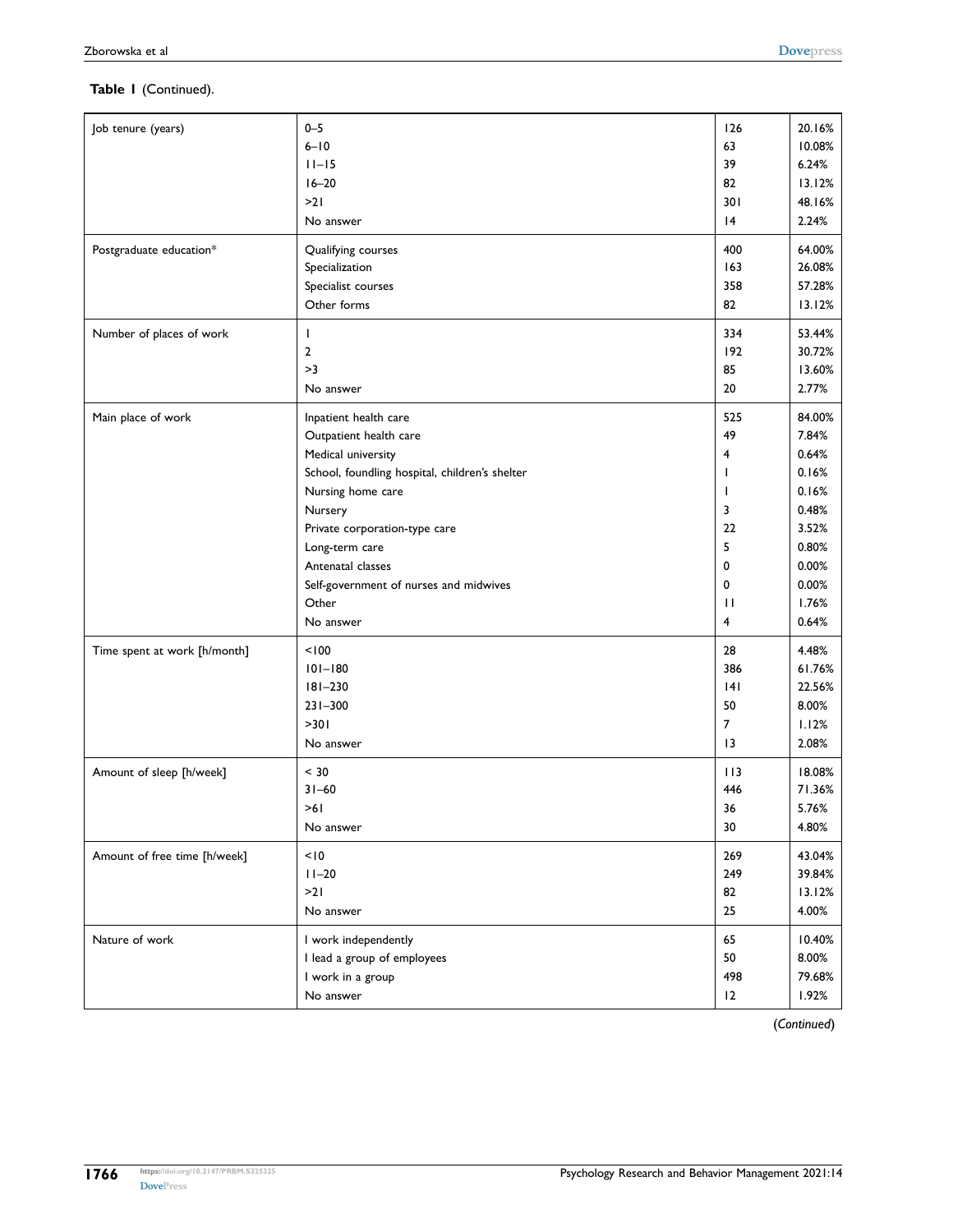#### **Table 1** (Continued).

System of work

Number of patients

| 8-hour shift  | 4   | 22.56% |
|---------------|-----|--------|
| 12-hour shift | 403 | 64.48% |
| Other         | 39  | 6.24%  |
| No answer     | 42  | 6.72%  |
| $I - 5$       | 132 | 21.12% |
| $6 - 15$      | 43  | 22.88% |
| $16 - 25$     | 118 | 18.88% |

|          | $0 - 13$           | 145         | <b>44.00%</b> |
|----------|--------------------|-------------|---------------|
|          | $16 - 25$          | $ $ $ $ $ $ | 18.88%        |
|          | $26 - 35$          | 100         | 16.00%        |
|          | >36                | 102         | 16.32%        |
|          | No answer          | 30          | 4.80%         |
| Patients | Pediatric patients | 133         | 21.28%        |
|          | Adult patients     | 431         | 68.96%        |
|          | Geriatric patients | 151         | 24.16%        |
|          | Oncology patients  | 142         | 22.72%        |
|          | Other              | 60          | 9.60%         |
|          |                    |             |               |

**Note**: \*Percentages do not sum to 100% because that was a multiple-choice question.

#### <span id="page-6-0"></span>**Table 2** Characteristics of the Study Group

| <b>Tool</b> | Parameter                                                                   |                                                                  |                                               |                                                   | Result                                                      |                                                                      |  |  |
|-------------|-----------------------------------------------------------------------------|------------------------------------------------------------------|-----------------------------------------------|---------------------------------------------------|-------------------------------------------------------------|----------------------------------------------------------------------|--|--|
| SWJS        | N<br>M(SD)<br>Me<br>Min - max<br>Q1; Q3                                     |                                                                  |                                               | 575<br>17.13 (7.06)<br> 8<br>$5 - 35$<br>10.5; 23 |                                                             |                                                                      |  |  |
| SWLS        | $\mathsf{N}$<br>M(SD)<br>Me<br>Min - max<br>Q1; Q3                          |                                                                  |                                               | 577<br>19.55 (7.86)<br>21<br>$5 - 35$<br>12; 25   |                                                             |                                                                      |  |  |
|             | Low life satisfaction<br>Medium life satisfaction<br>High life satisfaction |                                                                  |                                               | 218<br>37.78%<br>147<br>25.48%<br>212<br>36.74%   |                                                             |                                                                      |  |  |
| LOT-R       | $\mathsf{N}$<br>M(SD)<br>Me<br>Min - max<br>Q1; Q3                          |                                                                  |                                               |                                                   | 564<br>14.38(3.62)<br> 4<br>$I-24$<br>12; 17                |                                                                      |  |  |
|             | A tendency to pessimism<br>Neutral orientation<br>A tendency to optimism    |                                                                  |                                               | 197<br>211<br>156                                 | 34.93%<br>37.41%<br>27.66%                                  |                                                                      |  |  |
| <b>MBI</b>  | $\mathsf{N}$<br>M(SD)<br>Me<br>Min - max<br>Q1; Q3                          | EE<br>586<br>33.67 (26.86)<br>22.22<br>$0 - 100$<br>11.11; 55.56 | <b>DEP</b><br>580<br>20<br>$0 - 100$<br>0; 40 | 23.65 (27.47)                                     | PA<br>576<br>44.88 (31.99)<br>37.5<br>$0 - 100$<br>12.5; 75 | Total<br>576<br>34.13 (18.84)<br>32.87<br>$0 - 96.3$<br>20.83; 44.93 |  |  |

**Abbreviations**: SWJS, Satisfaction with Job Scale; SWLS, Satisfaction with Life Scale; LOT-R, Life Orientation Test – Revised version; MBI, Maslach Burnout Inventory; EE, emotional exhaustion; DEP, depersonalization; PA, personal accomplishment.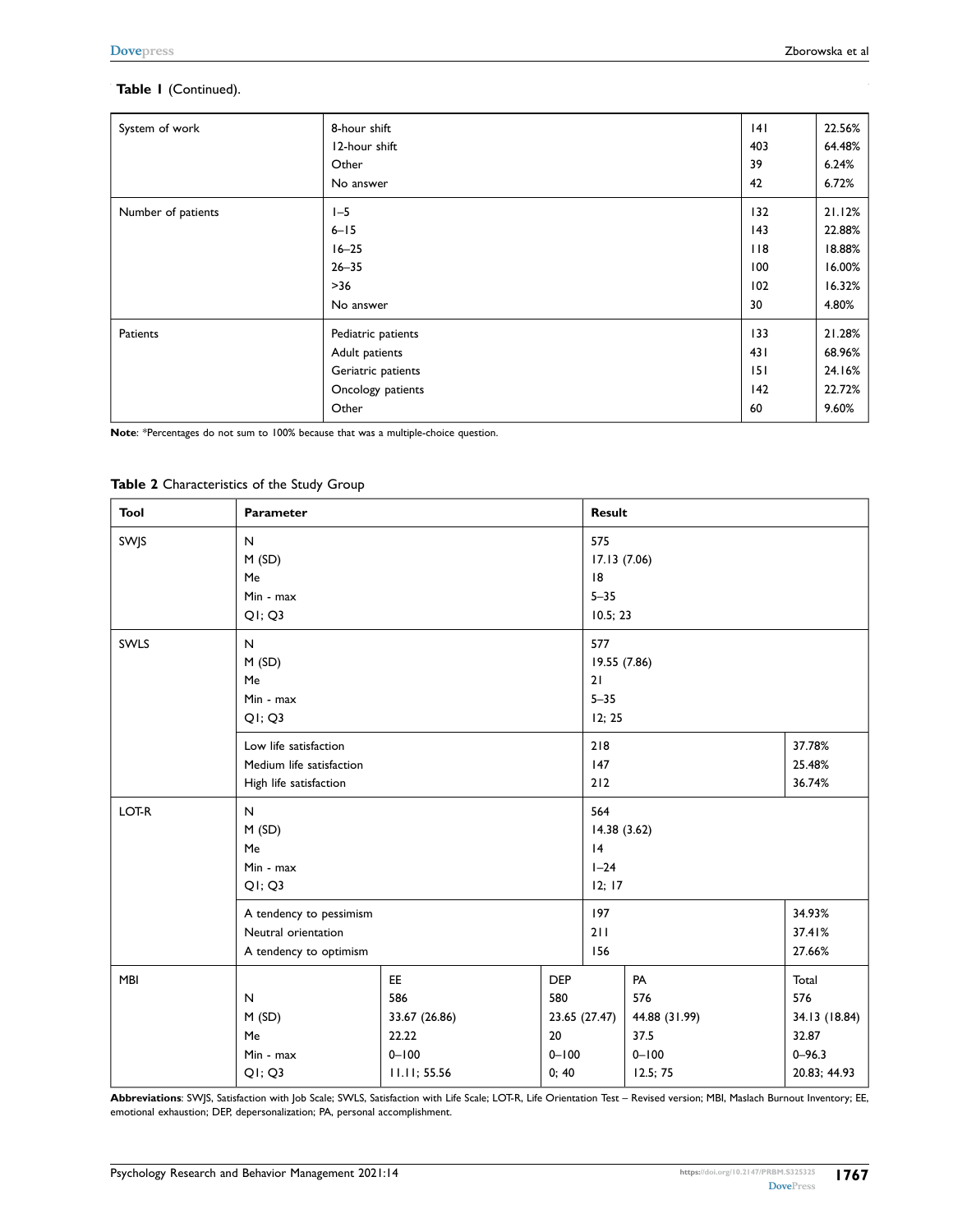<span id="page-7-0"></span>

|        | <b>Table 3</b> Correlations Between Burnout (MBI) and Job Satisfaction |  |  |
|--------|------------------------------------------------------------------------|--|--|
| (SWJS) |                                                                        |  |  |

| <b>MBI</b> | <b>SWIS</b>                             | р       |
|------------|-----------------------------------------|---------|
|            | <b>Spearman Correlation Coefficient</b> |         |
| EE.        | $-0.061$                                | 0.148   |
| <b>DEP</b> | 0.257                                   | < 0.001 |
| PA         | $-0.654$                                | < 0.001 |
| MBI total  | $-0.354$                                | < 0.001 |

**Abbreviations**: SWJS, Satisfaction with Job Scale; MBI, Maslach Burnout Inventory; EE, emotional exhaustion; DEP, depersonalization; PA, personal accomplishment.

domain (r=0.061; p=0.148). The results of selected correlations are presented in [Table 3.](#page-7-0)

### Effects of Individual Variables on the Level of Occupational Burnout (MBI) Emotional Exhaustion (EE)

Respondents living in poor and sufficient housing conditions were more emotionally exhausted than those living in good housing conditions (p=0.025). EE was significantly greater in respondents with medium life satisfaction than in those with low and high scores on the SWLS (p<0.001); EE was also significantly greater in pessimists and those with a neutral orientation than in optimists on the LOT-R scale  $(p=0.003)$ . EE was significantly greater in respondents working in two places of work (p=0.024) and in those working in inpatient health care  $(p<0.001)$ . Respondents providing care for 26–35 patients were more exhausted than those providing care for 1–5 patients (p=0.031). Moreover, respondents who provided care for pediatric patients had lower EE levels  $(p<0.001)$ , and those who provided care for geriatric patients had higher EE levels (p=0.028). Those reporting less than 21h of free time per week were more exhausted. The results for the effects of variables on the EE domain of MBI score are presented in [Table 4](#page-8-0).

#### Depersonalization (DEP)

Respondents living in poor and sufficient housing conditions and those reporting problems in the family had higher DEP levels (p=0.01 and p=0.009, respectively). DEP was significantly greater in those with medium scores on the SWLS than in those with high scores. In turn, DEP in respondents with high scores on the SWLS was higher than in those with low life satisfaction  $(p<0.001)$ . DEP was significantly greater in respondents with a neutral orientation than in pessimists on the LOT-R scale (p=0.015). DEP level depended significantly on the main place of work, its nature, and its system. DEP was significantly greater in respondents working in inpatient health care  $(p<0.001)$  and those working in a group ( $p=0.023$ ). Shift nurses had higher DEP levels ( $p=0.003$ ). Furthermore, respondents who provided care for pediatric patients had lower DEP levels  $(p<0.045)$ , and those who provided care for geriatric patients had higher DEP levels (p=0.039). The effects of variables on the DEP domain of MBI score are presented in [Table 5.](#page-9-0)

#### Personal Accomplishment (PA)

Reduced PA was significantly greater in respondents with a bachelor's degree than in those with a master's degree and graduates of a secondary medical school  $(p<0.001)$ . Decreased PA was significantly greater in respondents with low life satisfaction than in those with medium life satisfaction, while in those with medium scores on the SWLS, lowered PA was higher than in respondents with high scores (p<0.001). Reduced PA was significantly greater in pessimists than in respondents with a neutral orientation, while it was higher in neutrals than in optimists on the LOT-R scale ( $p<0.001$ ). The results of the post hoc analysis found that job dissatisfaction was significantly greater in those with job tenure of  $6-10$  years ( $p=0.043$ ). Respondents who did not take qualifying  $(p=0.001)$  and specialist (p=0.016) courses reported more decreased PA. Reduced PA was also higher in those who worked only in one place of work (p=0.023). Respondents working primarily in inpatient health care had more decreased PA  $(p=0.003)$ . Group leaders had significantly lower job dissatisfaction ( $p<0.001$ ), while 12h-shift nurses had higher scores indicating lowered PA (p=0.028). Reduced PA was significantly greater in respondents with less than 10 hours of free time per week. The effects of variables on lowered PA domain of MBI score are presented in [Table 6](#page-10-0).

#### Total MBI

The results found that occupational burnout was significantly higher in respondents with low and medium life satisfaction as well as in pessimists and neutrals (both p<0.001). Total MBI depended significantly on the main place of work, its nature, and its system. The results of the post hoc analysis found that total MBI was significantly higher in those who worked primarily in inpatient health care (p<0.001). Group leaders and independent nurses showed a significantly lower total MBI level (p=0.04). Shift nurses had higher scores on the total MBI (p=0.005). Respondents providing care for pediatric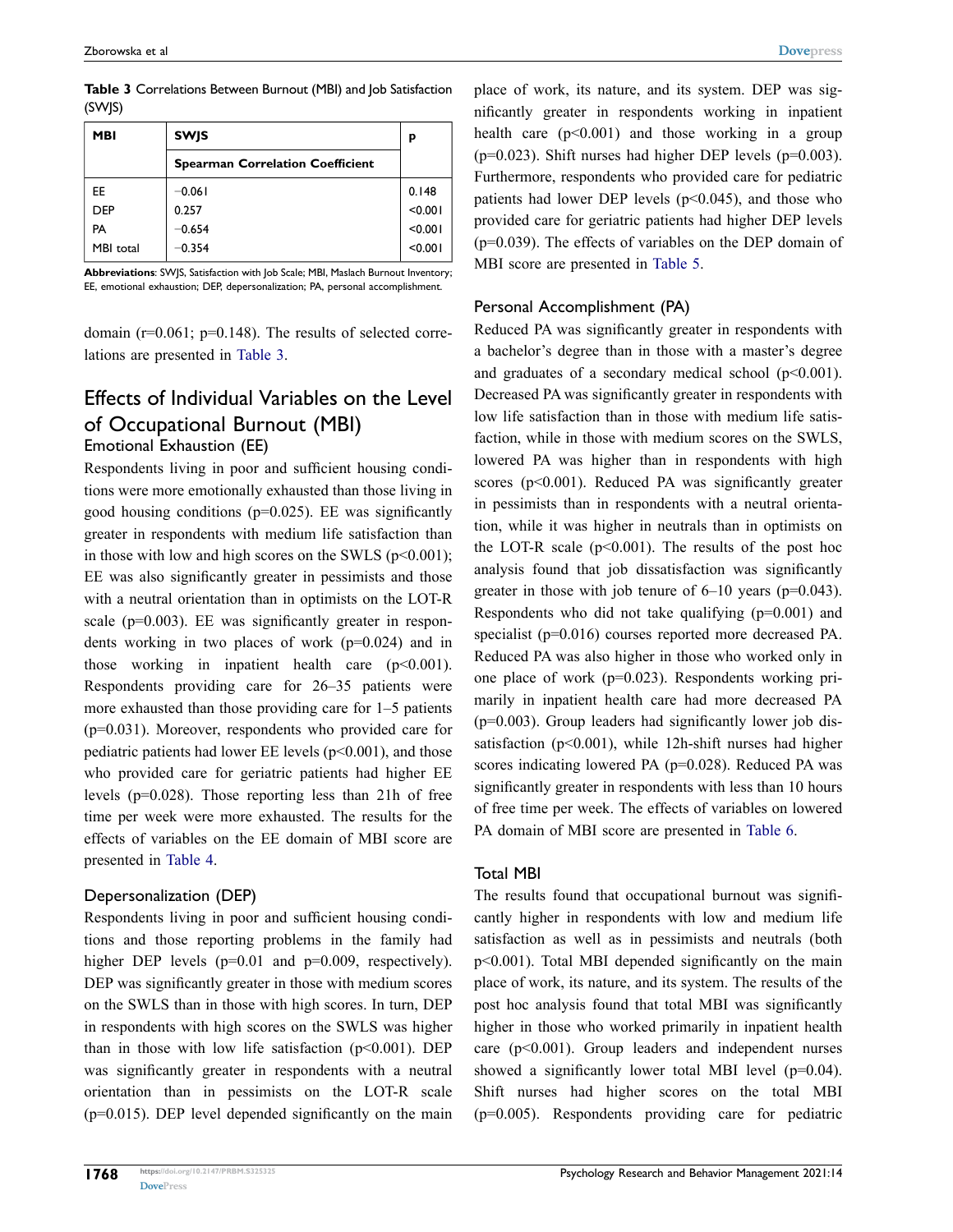| Sociodemographic Variables                   |                                                        | N                             | M                                         | <b>SD</b>                                 | Me                                  | QI                                       | Q <sub>3</sub>                           | P                          |
|----------------------------------------------|--------------------------------------------------------|-------------------------------|-------------------------------------------|-------------------------------------------|-------------------------------------|------------------------------------------|------------------------------------------|----------------------------|
| Housing conditions <sup>b</sup>              | Good<br>Poor, sufficient                               | 494<br>89                     | 32.87<br>38.16                            | 27.18<br>24.7                             | 22.22<br>33.33                      | 11.11<br>22.22                           | 55.56<br>55.56                           | 0.025                      |
| Health-Related and Psychological Variables   |                                                        | N                             | M                                         | <b>SD</b>                                 | Me                                  | QI                                       | Q <sub>3</sub>                           | p                          |
| SWLS <sup>a</sup>                            | Low $(L)$<br>Medium (M)<br>High (H)                    | 214<br> 43<br>201             | 31.25<br>41.4<br>29.5                     | 26.03<br>27.78<br>25.21                   | 22.22<br>33.33<br>22.22             | 11.11<br>22.22<br>11.11                  | 44.44<br>62.5<br>44.44                   | < 0.001<br>M>L, H          |
| $LOT-Ra$                                     | Pessimism (P)<br>Neutral (N)<br>Optimism (O)           | 192<br>209<br>150             | 35.66<br>35.3<br>26.75                    | 26.63<br>27.64<br>23.89                   | 25<br>25<br>22.22                   | 11.11<br>11.11<br>11.11                  | 55.56<br>55.56<br>42.71                  | 0.003<br>PN>O              |
| <b>Occupational and Competency Variables</b> |                                                        | N                             | M                                         | <b>SD</b>                                 | Me                                  | QI                                       | Q <sub>3</sub>                           | p                          |
| Number of places of work <sup>a</sup>        | $\mathbf{I}$<br>$\overline{2}$<br>>3                   | 315<br> 8 <br>79              | 31.36<br>37.17<br>33.91                   | 26.67<br>26.65<br>25.99                   | 22.22<br>33.33<br>25                | 11.11<br>22.22<br>11.11                  | 44.44<br>55.56<br>55.56                  | 0.024<br>2 > 1             |
| Main places of work <sup>b</sup>             | Inpatient health care<br>Other                         | 493<br>93                     | 35.17<br>25.73                            | 26.78<br>25.98                            | 25<br>22.22                         | 11.11<br>11.11                           | 55.56<br>37.5                            | < 0.001                    |
| Number of patients <sup>a</sup>              | $I - 5$<br>$6 - 15$<br>$16 - 25$<br>$26 - 35$<br>$>35$ | 120<br>136<br>116<br>93<br>96 | 27.31<br>35.69<br>36.07<br>38.81<br>32.31 | 22.62<br>26.67<br>27.61<br>29.89<br>27.36 | 22.22<br>25<br>25<br>33.33<br>22.22 | 11.11<br>12.15<br>11.11<br>12.5<br>11.11 | 44.44<br>55.56<br>55.56<br>62.5<br>51.39 | 0.031<br>$26 - 35 > 1 - 5$ |
| Paediatric patients <sup>b</sup>             | No<br>Yes                                              | 462<br>124                    | 35.61<br>26.42                            | 26.95<br>25.34                            | 25<br>22.22                         | 11.11<br>11.11                           | 55.56<br>44.44                           | < 0.001                    |
| Geriatric patients <sup>b</sup>              | <b>No</b><br>Yes                                       | 447<br>139                    | 32.17<br>38.49                            | 25.95<br>29.16                            | 22.22<br>33.33                      | 11.11<br>12.5                            | 47.22<br>55.56                           | 0.028                      |
| Free time [h/week] <sup>a</sup>              | < 10(A)<br>$11 - 20(B)$<br>>21h(C)                     | 254<br>235<br>76              | 35.44<br>34.82<br>25.16                   | 26.77<br>27.76<br>23.29                   | 25<br>22.22<br>22.22                | 11.11<br>11.11<br>11.11                  | 55.56<br>55.56<br>33.33                  | 0.008<br>AB > C            |

<span id="page-8-0"></span>

|  |  |  |  |  | Table 4 The effects of examined variables on burnout level - emotional exhaustion (EE) |
|--|--|--|--|--|----------------------------------------------------------------------------------------|
|--|--|--|--|--|----------------------------------------------------------------------------------------|

Notes: <sup>a</sup>Kruskal–Wallis test and post-hoc analysis (Dunn's test), <sup>b</sup>Mann–Whitney U-test. **Abbreviations**: LOT-R, Life Orientation Test-Revised version; EE, emotional exhaustion.

patients had significantly lower MBI levels (p<0.001). Total MBI was significantly greater in respondents with less than 20h of free time per week. The results for the effects of variables on the total MBI score are presented in [Table 7](#page-11-0).

### Predictors of Occupational Burnout – Multiple Regression Analysis Emotional Exhaustion (EE)

### The linear regression model found that independent predictors of the burnout level in the domain of EE included (1) the main place of work (other places of work lower the burnout level by 7.993 pts on average;  $p=0.023$ ; (2) average number of patients under care (6–15 patients

elevate the burnout level by 7.868 pts on average; p=0.017 and 26–35 patients elevate the burnout level by 7.452 pts on average;  $p=0.046$ ); (3) life satisfaction (medium life satisfaction elevates the burnout level by 13.626 pts on average; p<0.001, while high life satisfaction elevates the burnout level by 8.285 pts on average; p=0.004). The  $R<sup>2</sup>$  determination coefficient of the EE domain was 26.54%, which means that the remaining 73.46% depended on variables not included in the model and random factors. The predictors of burnout for the EE domain are presented in [Table 8.](#page-12-0)

### Depersonalization (DEP)

The linear regression model showed that independent predictors of the burnout level in the domain of DEP included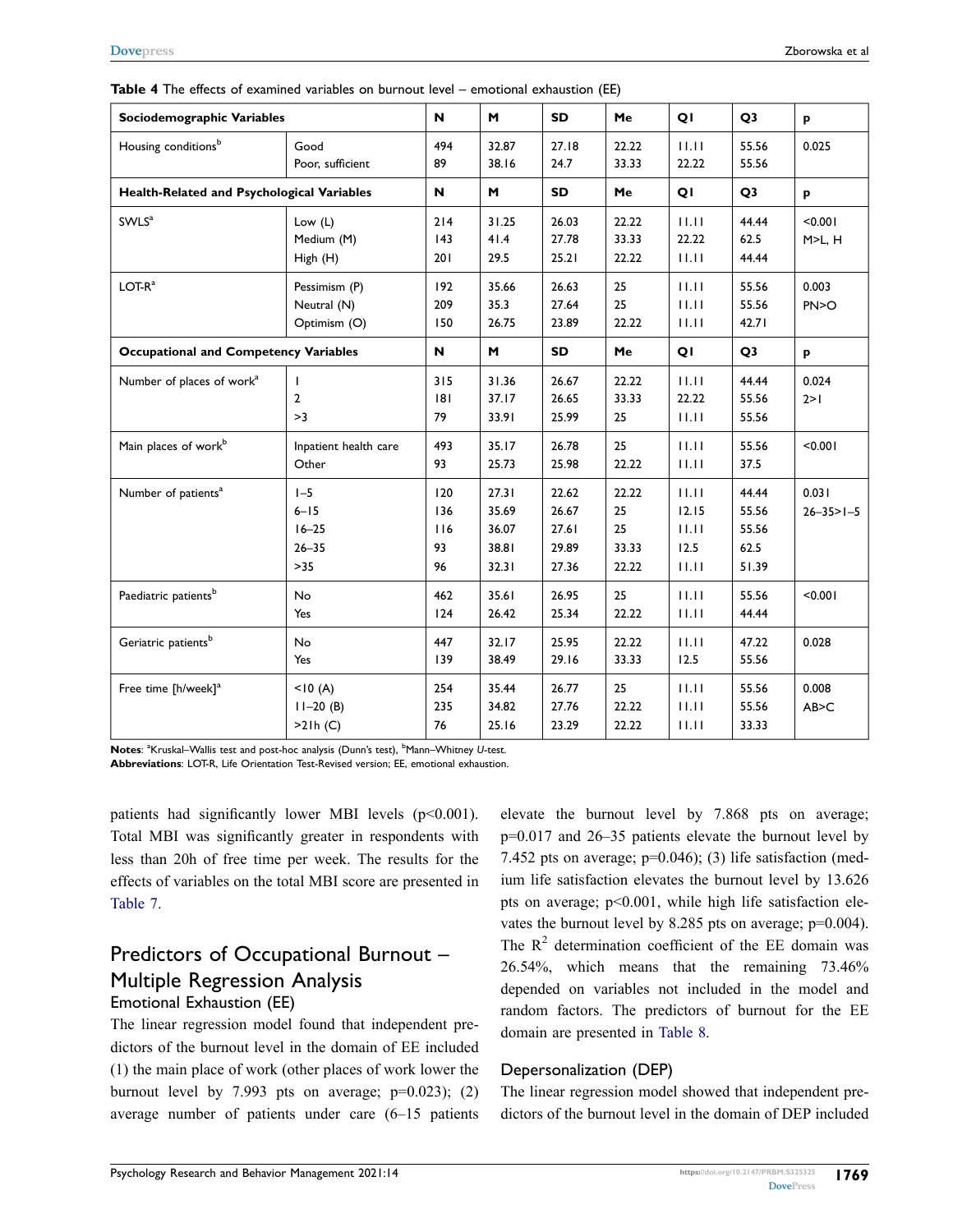| Sociodemographic Variables                   |                                                                                        | N                 | M                       | <b>SD</b>               | Me                   | QI                            | Q <sub>3</sub> | p                     |
|----------------------------------------------|----------------------------------------------------------------------------------------|-------------------|-------------------------|-------------------------|----------------------|-------------------------------|----------------|-----------------------|
| Housing conditions <sup>b</sup>              | Good<br>Poor, sufficient                                                               | 488<br>89         | 22.32<br>31.52          | 26.49<br>31.55          | 20<br>20             | 0<br>0                        | 40<br>50       | 0.01                  |
| Family-related problems <sup>b</sup>         | <b>No</b><br>Yes                                                                       | 437<br> 43        | 21.99<br>28.71          | 26.61<br>29.45          | 20<br>20             | 0<br>0                        | 40<br>40       | 0.009                 |
| Health-Related and Psychological Variables   |                                                                                        | N                 | M                       | <b>SD</b>               | Me                   | QI                            | Q <sub>3</sub> | p                     |
| SWLS <sup>a</sup>                            | Low $(L)$<br>Medium (M)<br>High (H)                                                    | 214<br> 4 <br>198 | 15.19<br>32.52<br>26.09 | 23.87<br>28.94<br>27.32 | 0<br>20<br>20        | $\mathbf{0}$<br>20<br>0       | 20<br>40<br>40 | < 0.001<br>M>H>L      |
| $LOT-Ra$                                     | Pessimism (P)<br>Neutral (N)<br>Optimism (O)                                           | 192<br>204<br>150 | 20.03<br>26.84<br>24    | 26.99<br>28.06<br>27.21 | $\Omega$<br>20<br>20 | 0<br>0<br>0                   | 40<br>40<br>40 | 0.015<br>N > P        |
| <b>Occupational and Competency Variables</b> |                                                                                        | $\mathbf N$       | M                       | <b>SD</b>               | Me                   | QI                            | Q <sub>3</sub> | p                     |
| Main places of work <sup>b</sup>             | Inpatient health care<br>Other                                                         | 488<br>92         | 25.32<br>14.78          | 27.59<br>25.17          | 20<br>0              | 0<br>0                        | 40<br>20       | < 0.001               |
| Nature of work <sup>a</sup>                  | I work independently (A)<br>I lead a group of employees (B)<br>I work in a group $(C)$ | 61<br>48<br>461   | 15.74<br>23.85<br>24.6  | 24.25<br>28.4<br>27.56  | $\Omega$<br>20<br>20 | $\Omega$<br>0<br>$\mathbf{0}$ | 20<br>40<br>40 | 0.023<br>C > A        |
| System of work <sup>a</sup>                  | 8-hour shift (8)<br>12-hour shift (12)<br>Other (O)                                    | 129<br>379<br>36  | 18.53<br>26.11<br>15.56 | 24.99<br>28.33<br>23.84 | $\Omega$<br>20<br>0  | $\Omega$<br>0<br>$\mathbf{0}$ | 25<br>40<br>20 | 0.003<br>$12 > 8$ , O |
| Geriatric patients <sup>b</sup>              | <b>No</b><br>Yes                                                                       | 443<br>137        | 22.04<br>28.83          | 26<br>31.31             | 20<br>20             | 0<br>0                        | 40<br>40       | 0.039                 |
| Pediatric patients <sup>b</sup>              | <b>No</b><br>Yes                                                                       | 458<br>122        | 25.11<br>18.16          | 28.57<br>22.14          | 20<br>20             | 0<br>0                        | 40<br>40       | 0.045                 |

<span id="page-9-0"></span>

| Table 5 The effects of examined variables on burnout level - depersonalization (DEP) |  |  |  |  |  |  |
|--------------------------------------------------------------------------------------|--|--|--|--|--|--|
|--------------------------------------------------------------------------------------|--|--|--|--|--|--|

Notes: <sup>a</sup>Kruskal–Wallis test and post-hoc analysis (Dunn's test), <sup>b</sup>Mann–Whitney U-test.

**Abbreviations**: SWLS, Satisfaction with Life Scale; LOT-R, Life Orientation Test-Revised version; DEP, depersonalization.

(1) job satisfaction (each additional score on the SWJS questionnaire elevates the burnout level by 0.837 pts on average;  $p<0.001$ ); (2) family-related problems (they elevate the burnout level by 5.788 pts on average; p=0.041); (3) level of life satisfaction (medium life satisfaction elevates the burnout level by 13.296 pts on average;  $p<0.001$ ). The R<sup>2</sup> determination coefficient of the DEP domain was 21.91%, which means that the remaining 78.09% depended on variables not included in the model and random factors. The predictors of burnout for the DEP domain are presented in [Table 8.](#page-12-0)

#### Personal Accomplishment (PA)

The linear regression model showed that independent predictors of the burnout level in the domain of reduced PA included (1) job satisfaction (each additional score on the SWJS questionnaire lowers the burnout level by 1.974 pts on average;  $p<0.01$ ); (2) job tenure (compared to job tenure of  $0-5$  years, job tenure  $> 20$  years lowers the burnout level by 7.633 pts on average;  $p=0.016$ ; (3) level of life satisfaction (medium life satisfaction lowers the burnout level by 12.866 pts on average;  $p<0.001$ , and high life satisfaction lowers the burnout level by 16.175 pts on average; p<0.001); (4) life orientation (neutral orientation lowers the burnout level by 6.45 pts on average; p=0.014 and optimism lowers the burnout level by 10.351 pts on average;  $p=0.001$ ). The R<sup>2</sup> determination coefficient of the PA domain was 56.96%, which means that the remaining 43.04% depended on variables not included in the model and random factors. The predictors of burnout for the PA domain are presented in [Table 8](#page-12-0).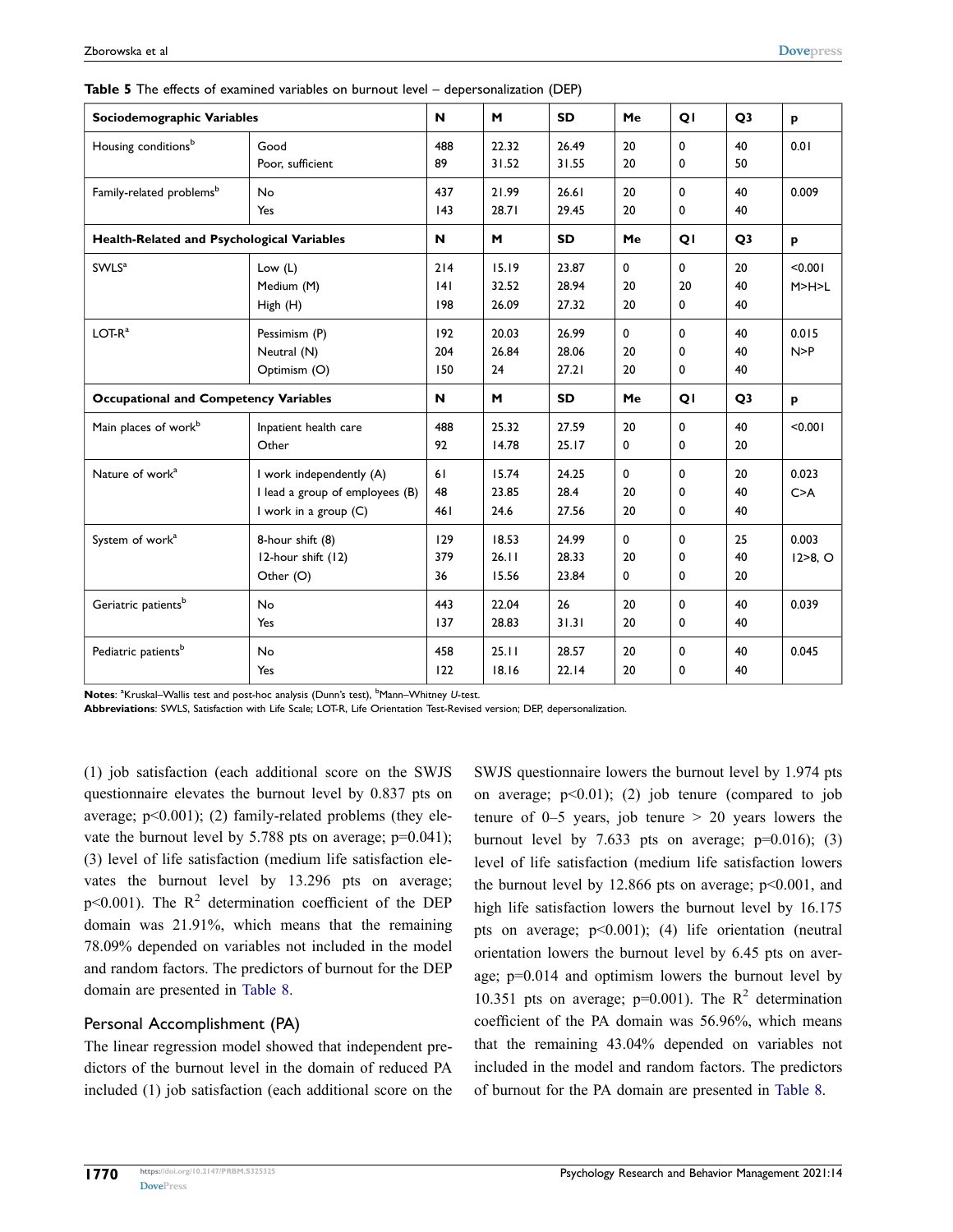| Sociodemographic Variables                 |                                                                                                                     | N                            | M                                        | SD                                        | Me                             | QI                                | Q3                               | p                           |
|--------------------------------------------|---------------------------------------------------------------------------------------------------------------------|------------------------------|------------------------------------------|-------------------------------------------|--------------------------------|-----------------------------------|----------------------------------|-----------------------------|
| Job tenure (years) <sup>a</sup>            | $0 - 5$<br>$6 - 10$<br>$11 - 15$<br>$16 - 20$<br>>21                                                                | 120<br>58<br>34<br>78<br>274 | 49.66<br>50.49<br>49.89<br>39.55<br>42.4 | 31.23<br>28.35<br>33.49<br>32.32<br>32.52 | 50<br>50<br>50<br>37.5<br>37.5 | 25<br>25<br>15.62<br>12.5<br>12.5 | 75<br>75<br>87.5<br>62.5<br>69.2 | 0.043<br>$6 - 10 > 16 - 20$ |
| Education <sup>a</sup>                     | Secondary medical school (SMS)<br>Medical vocational school (MVS)<br>Bachelor's degree (BA)<br>Master's degree (MA) | 2 <br>37<br>261<br>146       | 40.53<br>41.8<br>51.97<br>37.1           | 31.72<br>32.79<br>32.07<br>29.68          | 37.5<br>37.5<br>50<br>25       | 12.5<br>12.5<br>25<br>12.5        | 62.5<br>62.5<br>85.71<br>62.5    | 100.00<br>BA>SMS, MA        |
| Health-Related and Psychological Variables |                                                                                                                     | $\boldsymbol{\mathsf{N}}$    | M                                        | <b>SD</b>                                 | Me                             | QI                                | Q3                               | p                           |
| SWLS <sup>a</sup>                          | Low $(L)$<br>Medium (M)<br>High (H)                                                                                 | 210<br> 4 <br>198            | 68.07<br>37.71<br>26.44                  | 28.35<br>24.92<br>24.16                   | 75<br>37.5<br>25               | 50<br>16.67<br>12.5               | 87.5<br>50<br>37.5               | 100.00<br>L>M>H             |
| $LOT-Ra$                                   | Pessimism (P)<br>Neutral (N)<br>Optimism (O)                                                                        | 190<br>202<br>150            | 61.9<br>44.06<br>26.4                    | 29.15<br>31.45<br>24.14                   | 62.5<br>37.5<br>25             | 37.5<br>12.95<br>0                | 87.5<br>75<br>37.5               | < 0.001<br>P> N>O           |
|                                            | <b>Occupational and Competency Variables</b>                                                                        |                              | M                                        | <b>SD</b>                                 | Me                             | QI                                | Q <sub>3</sub>                   | p                           |
| Qualifying courses <sup>b</sup>            | No courses<br>Qualifying courses                                                                                    | 206<br>370                   | 50.67<br>41.66                           | 31.34<br>31.93                            | 50<br>37.5                     | 25<br>12.5                        | 75<br>62.5                       | 0.001                       |
| Specialist courses <sup>b</sup>            | No courses<br>Specialist courses                                                                                    | 240<br>336                   | 48.68<br>42.17                           | 32.57<br>31.33                            | 50<br>37.5                     | 25<br>12.5                        | 75<br>62.5                       | 0.016                       |
| Number of places of work <sup>a</sup>      | $\mathbf{I}$<br>$\overline{2}$<br>$3+$                                                                              | 310<br>177<br>78             | 47.69<br>42.7<br>37.39                   | 31.9<br>31.79<br>30.95                    | 50<br>37.5<br>37.5             | 25<br>12.5<br>12.5                | 75<br>62.5<br>62.5               | 0.023<br>$1 > 3 +$          |
| Main places of work <sup>b</sup>           | Inpatient health care<br>Other                                                                                      | 486<br>90                    | 46.51<br>36.06                           | 31.63<br>32.64                            | 50<br>25                       | 25<br>12.5                        | 75<br>62.5                       | 0.003                       |
| Nature of work <sup>a</sup>                | I work independently (A)<br>I lead a group of employees (B)<br>I work in a group (C)                                | 59<br>48<br>459              | 43.17<br>25.76<br>47.48                  | 30.48<br>27.34<br>31.86                   | 37.5<br>20.83<br>50            | 20.83<br>0<br>25                  | 62.5<br>37.5<br>75               | < 0.001<br>AC > B           |
| System of work <sup>a</sup>                | 8-hour shift (8)<br>12-hour shift (12)<br>Other (O)                                                                 | 128<br>377<br>36             | 39.45<br>47.6<br>42.16                   | 31.94<br>31.31<br>34.99                   | 37.5<br>50<br>31.25            | 12.5<br>25<br>12.5                | 62.5<br>75<br>75                 | 0.028<br>$12 > 8$ , O       |
| Free time [h/week] <sup>a</sup>            | < 10(A)<br>$11 - 20$ (B)<br>>21h(C)                                                                                 | 251<br>228<br>76             | 49.11<br>42.87<br>36.72                  | 32.69<br>30.72<br>32.22                   | 50<br>37.5<br>25               | 25<br>14.29<br>12.5               | 75<br>62.5<br>62.5               | 0.006<br>A > C              |

T

Т

<span id="page-10-0"></span>**Table 6** The effects of examined variables on burnout level – personal accomplishment (PA)

Notes: <sup>a</sup>Kruskal–Wallis test and post-hoc analysis (Dunn's test), <sup>b</sup>Mann–Whitney U-test.

**Abbreviations**: SWLS, Satisfaction with Life Scale; LOT-R, Life Orientation Test-Revised version; PA, personal accomplishment.

#### Total MBI

The linear regression model showed that independent predictors of the burnout level in the domain of total MBI included (1) main place of work (other places of work lower the burnout level by 6.029 pts on average; p=0.026); and (2) life orientation (optimism lowers the burnout level by 7.039 pts on average;  $p=0.001$ ). The  $R^2$  determination coefficient of the total MBI score was 32.22%, which means that the remaining 67.78% depended on variables not included in the model and random factors. The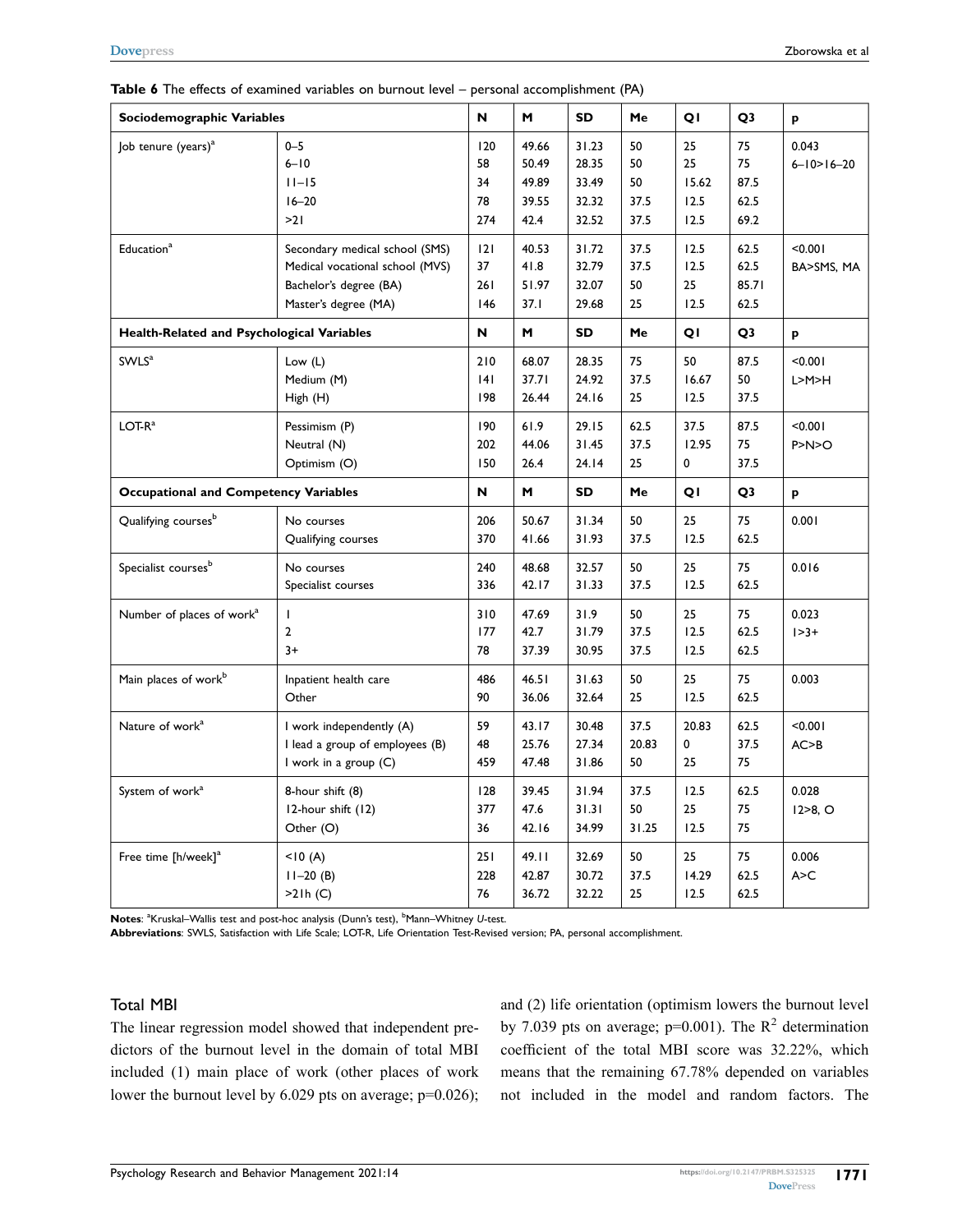| Health-Related and Psychological Variables   |                                                                                        | N                 | M                       | <b>SD</b>               | Me                      | QI                      | Q <sub>3</sub>          | p                     |
|----------------------------------------------|----------------------------------------------------------------------------------------|-------------------|-------------------------|-------------------------|-------------------------|-------------------------|-------------------------|-----------------------|
| SWLS <sup>a</sup>                            | Low $(L)$<br>Medium (M)<br>High (H)                                                    | 210<br> 4 <br>198 | 38.37<br>37.17<br>27.22 | 15.77<br>19.47<br>19.02 | 36.57<br>35<br>24.21    | 28.7<br>21.67<br>13.06  | 44.05<br>52.69<br>38.03 | < 0.001<br>L, M>H     |
| $LOT-Ra$                                     | Pessimism (P)<br>Neutral (N)<br>Optimism (O)                                           | 190<br>202<br>150 | 39.35<br>35.41<br>25.72 | 17<br>17.96<br>19.08    | 36.57<br>35.65<br>22.33 | 28.24<br>23.19<br>12.15 | 48.15<br>46.83<br>33.98 | < 0.001<br>PN>O       |
| <b>Occupational and Competency Variables</b> |                                                                                        | N                 | M                       | <b>SD</b>               | Me                      | QI                      | Q <sub>3</sub>          | p                     |
| Main places of work <sup>b</sup>             | Inpatient health care<br>Other                                                         | 486<br>90         | 35.67<br>25.8           | 18.67<br>17.61          | 33.84<br>24.54          | 22.44<br>13.06          | 47.73<br>36.57          | < 0.001               |
| Nature of work <sup>a</sup>                  | I work independently (A)<br>I lead a group of employees (B)<br>I work in a group $(C)$ | 59<br>48<br>459   | 29.57<br>27.78<br>35.47 | 8 <br>19.8<br>18.63     | 26.85<br>26.32<br>33.33 | 18.47<br>12.38<br>22.47 | 39.63<br>37.22<br>47.08 | 0.004<br>C > AB       |
| System of work <sup>a</sup>                  | 8-hour shift (8)<br>12-hour shift (12)<br>Other (O)                                    | 128<br>377<br>36  | 30.03<br>36.22<br>29.39 | 19.45<br>18.69<br>17.8  | 29.26<br>33.33<br>30.88 | 15.28<br>23.33<br>15.21 | 40.74<br>48.15<br>39    | 0.005<br>$12 > 8$ , O |
| Paediatric patients <sup>b</sup>             | No<br>Yes                                                                              | 457<br>119        | 35.51<br>28.86          | 18.88<br>17.77          | 34.44<br>28.24          | 22.41<br>16.53          | 46.94<br>37.04          | < 0.001               |
| Free time [h/week] <sup>a</sup>              | < 10(A)<br>$11-20(B)$<br>>21(C)                                                        | 251<br>228<br>76  | 35.9<br>34.57<br>27.73  | 17.82<br>19.2<br>20.44  | 35.56<br>32.41<br>23.47 | 23.47<br>22.41<br>10.83 | 47.13<br>45.25<br>37.48 | 0.002<br>AB > C       |

<span id="page-11-0"></span>**Table 7** The Effects of Examined Variables on Burnout Level – Total MBI

Notes: <sup>a</sup>Kruskal–Wallis test and post-hoc analysis (Dunn's test), <sup>b</sup>Mann–Whitney U-test.

**Abbreviations**: SWLS, Satisfaction with Life Scale; LOT-R, Life Orientation Test-Revised version; MBI, Maslach Burnout Inventory.

predictors of burnout for the total MBI score are presented in [Table 8.](#page-12-0)

### **Discussion**

<span id="page-11-1"></span>The presented study showed a higher burnout level in terms of total MBI among nurses. The most significant occupational burnout was found in the PA domain, followed by the EE domain; the fewest respondents showed burnout based on the DEP domain. Such results are consistent with studies conducted by other authors. A study by Pawlik et  $al<sup>31</sup>$  $al<sup>31</sup>$  $al<sup>31</sup>$  conducted among Polish and Norwegian nurses found that as many as 75% of Polish respondents reported a low and very low level of job satisfaction, while only 16% of Norwegian nurses reported a low and very low level of job satisfaction. Also, Wilczek-Rużyczka's analysis<sup>32</sup> proved the occurrence of EE in 20.58% of individuals, DEP in 7.29%, and loss of PA in 30.84%.

<span id="page-11-2"></span>In the present study, studied nurses presented a moderate level of life satisfaction, including 37.78% nurses with low, 25.48% with medium, and 36.74% with high life satisfaction (SWLS); slightly lowered level of job satisfaction with <span id="page-11-4"></span><span id="page-11-3"></span>a mean score of 17.13 pts. (SWJS) as well as moderate dispositional optimism including 34.93% nurses with pessimistic, 37.41 with neutral and 27.66 with optimistic life orientation (LOT-R). A study by Roczniewska and Bakker $33$  has shown that chronic burnout among nurses disrupts daily behavioral regulation. Individuals with elevated burnout symptoms have difficulty translating transient increases in regulatory resources into adaptive strategies associated with higher performance. The authors indicated that even burnout at mild levels disrupts daily behavioral control among nurses who are unable to capitalize on daily growth in their behavioral regulation capacity. Disturbed behavioral regulation in everyday practice can affect life orientation and attitudes toward both life and work. On the other hand, Bakker,<sup>34</sup> based on the JD-R model, described the job crafting phenomenon as "the physical and cognitive changes individuals make in the task or relational boundaries of their work". It was shown that job crafting in the form of job resource enhancement is positively related to career development opportunities, performance feedback, and person-organization fit, especially when job engagement is high.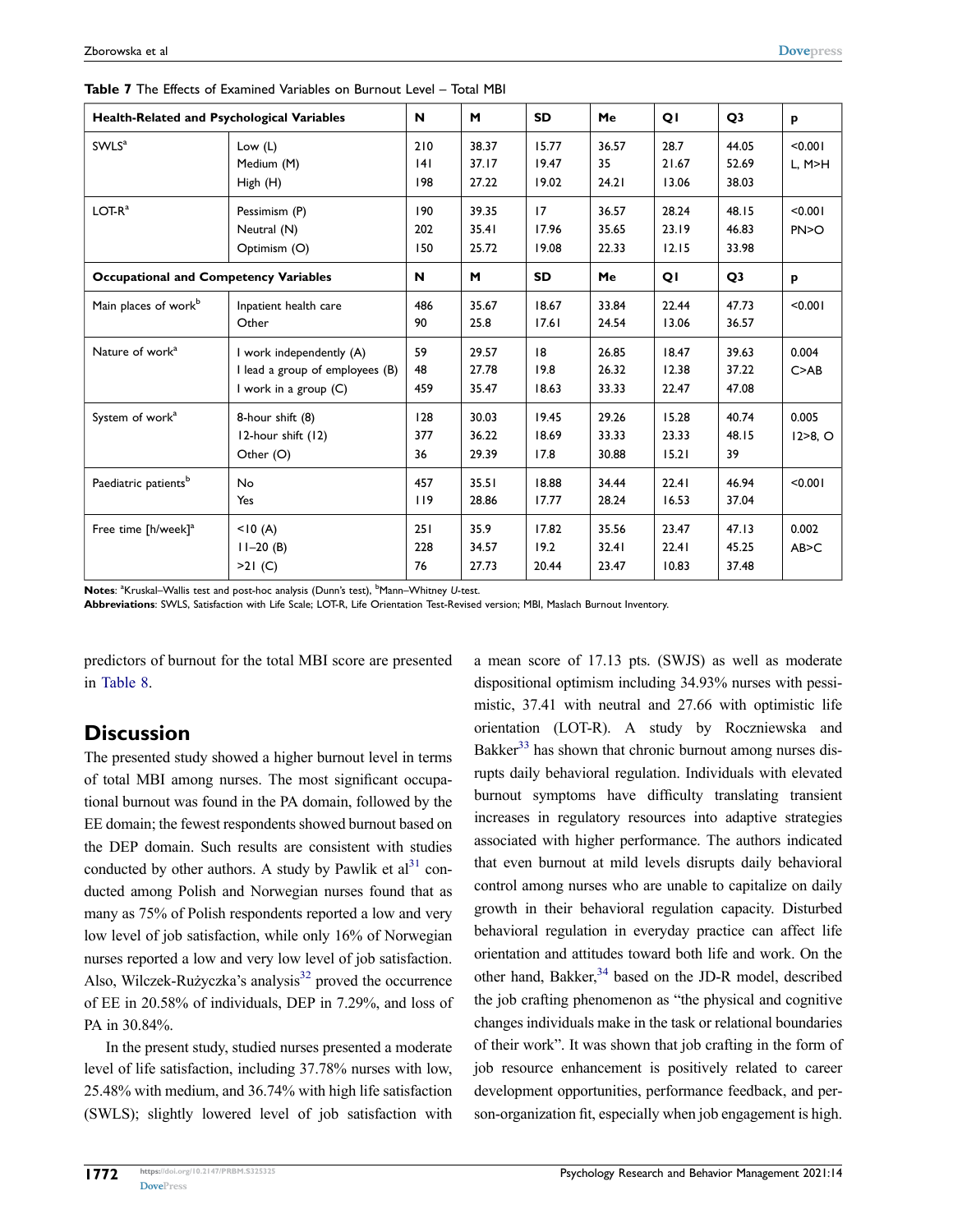#### <span id="page-12-0"></span>**Table 8** Results of the Multiple Regression Analysis

| Variable (EE)                         | <b>Regression Parameter</b>                                              | 95% CI                                               |                                                 | P                                   |                                  |
|---------------------------------------|--------------------------------------------------------------------------|------------------------------------------------------|-------------------------------------------------|-------------------------------------|----------------------------------|
| Main place of work                    | Inpatient health care<br>Other                                           | Ref.<br>$-7.993$                                     | $-14.873$                                       | $-1.112$                            | 0.023                            |
| Average number of patients under care | $I - 5$<br>$6 - 15$<br>$16 - 25$<br>$26 - 35$<br>$>36$                   | Ref.<br>7.868<br>1.724<br>7.452<br>4.649             | 1.435<br>$-5.078$<br>0.138<br>$-2.737$          | 14.301<br>8.526<br>14.765<br>12.035 | 0.017<br>0.619<br>0.046<br>0.217 |
| SWLS                                  | Low<br>Medium<br>High                                                    | Ref.<br>13.626<br>8.285                              | 7.895<br>2.604                                  | 19.357<br>13.967                    | < 0.001<br>0.004                 |
| Variable (DEP)                        | <b>Regression Parameter</b>                                              | 95% CI                                               |                                                 | p                                   |                                  |
| SWJS [pts]                            | 0.837                                                                    | 0.379                                                | 1.295                                           | 100.00                              |                                  |
| Family-related problems               | No problems<br>Family-related problems                                   | Ref.<br>5.788                                        | 0.227                                           | 11.349                              | 0.041                            |
| SWLS                                  | Low<br>Medium<br>High                                                    | Ref.<br>13.296<br>5.889                              | 6.544<br>$-1.378$                               | 20.049<br>13.156                    | < 0.001<br>0.112                 |
| Variable (PA)                         |                                                                          | <b>Regression Parameter</b>                          | 95% CI                                          |                                     | P                                |
| SWJS [pts]                            | $-1.974$                                                                 | $-2.409$                                             | $-1.54$                                         | < 0.001                             |                                  |
| Job tenure (years)                    | $0 - 5$<br>$6 - 10$<br>$11 - 15$<br>$16 - 20$<br>>21                     | Ref.<br>$-1.783$<br>$-0.188$<br>$-6.346$<br>$-7.633$ | $-9.472$<br>$-10.237$<br>$-14.215$<br>$-13.825$ | 5.907<br>9.86<br>1.524<br>$-1.442$  | 0.649<br>0.971<br>0.114<br>0.016 |
| SWLS                                  | Low<br>Medium<br>High                                                    | Ref.<br>$-12.866$<br>$-16.175$                       | $-19.137$<br>$-22.915$                          | $-6.595$<br>$-9.434$                | < 0.001<br>100.00                |
| LOT-R                                 | A tendency to pessimism<br>Neutral orientation<br>A tendency to optimism | Ref.<br>$-6.45$<br>$-10.351$                         | $-11.606$<br>$-16.289$                          | $-1.295$<br>$-4.413$                | 0.014<br>0.001                   |
| Variable (Total MBI)                  |                                                                          | <b>Regression Parameter</b>                          | 95% CI                                          |                                     | p                                |
| Main place of work                    | Inpatient health care<br>Other                                           | Ref.<br>$-6.029$                                     | $-11.322$                                       | $-0.737$                            | 0.026                            |
| LOT-R                                 | A tendency to pessimism<br>Neutral orientation<br>A tendency to optimism | Ref.<br>$-1.007$<br>$-7.039$                         | $-4.68$<br>$-11.279$                            | 2.665<br>$-2.799$                   | 0.59<br>0.001                    |

**Abbreviations**: SWJS, Satisfaction with Job Scale; SWLS, Satisfaction with Life Scale; LOT-R, Life Orientation Test-Revised version; MBI, Maslach Burnout Inventory; EE, emotional exhaustion; DEP, depersonalization; PA, personal accomplishment.

The results obtained in the study confirm a disturbing phenomenon related to the increasing aging of medical personnel, including nurses. The majority of the study group was aged between 41–50 years (mean age was <span id="page-12-1"></span>49.47 years). The results of this study confirm the predictions concerning the increase in the mean age of nurses, which was 44.19 years in 2008 and 50.79 years in 2016.<sup>[35](#page-15-19)</sup> Currently, nursing is a profession that is aging at a rapid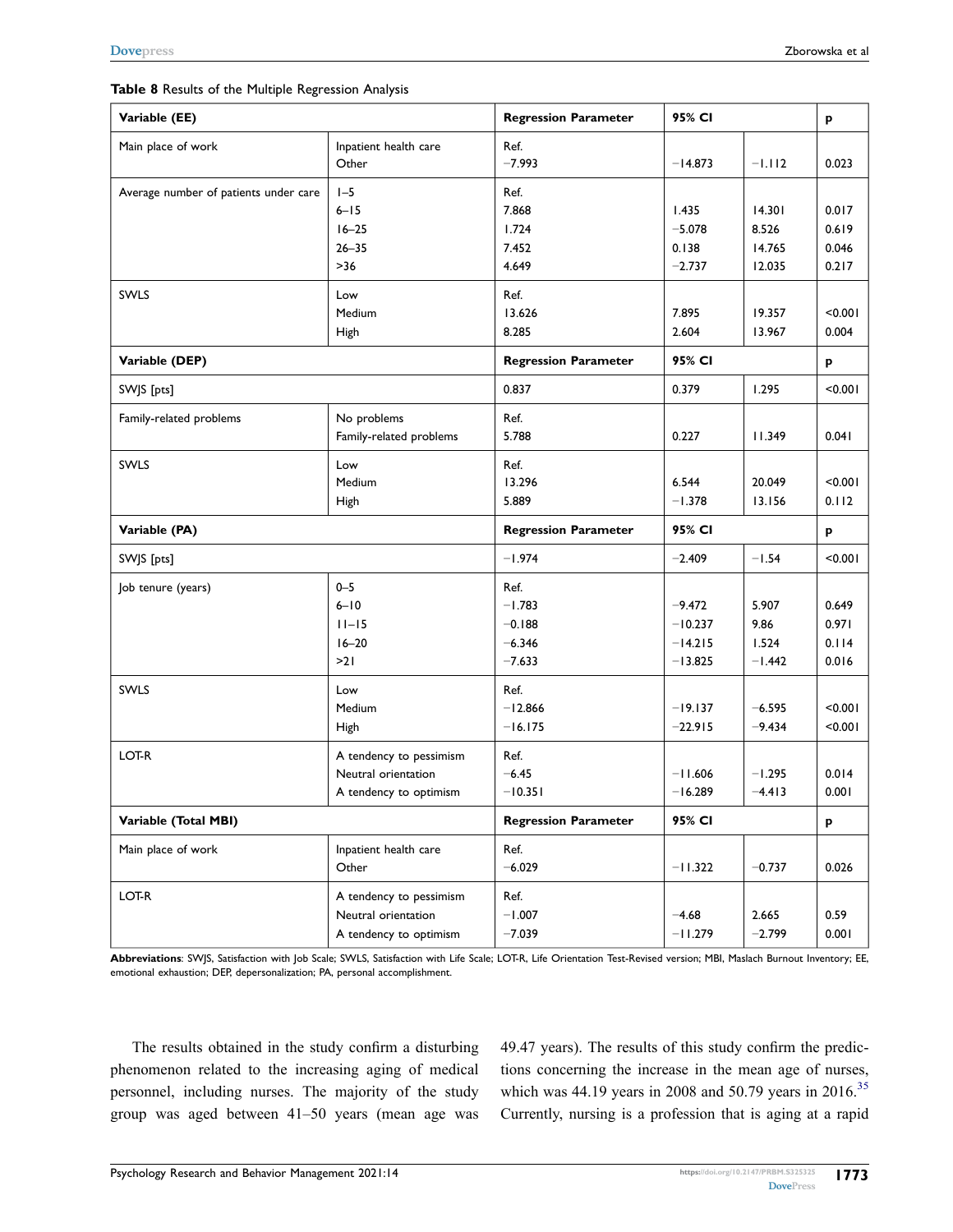<span id="page-13-1"></span><span id="page-13-0"></span>rate. There is a declining interest in nursing professions among young men and women.<sup>[36](#page-15-20)</sup> According to Marć et al<sup>37</sup> the nursing shortage has reached a critical point for health care services both locally and globally. Nevertheless, in the analyzed group of nurses, age did not affect occupational burnout among nurses. No effect of age on occupa-tional burnout was also reported by Tarcan et al.<sup>[38](#page-15-22)</sup> In contrast. Zhu et  $al^{39}$  observed that occupational burnout might increase with age. Some articles prove that a high level of education affects the burnout level. Better educated people are more likely to have greater expectations towards themselves, and they are more likely to hold more responsible and demanding positions.[40](#page-15-24)

<span id="page-13-4"></span><span id="page-13-3"></span><span id="page-13-2"></span>Nevertheless, it should be emphasized that this phenomenon may occur in nurses without such professional experience. For example, a recent cohort study by Rudman et al<sup>41</sup> on a group of 2225 nurses revealed high levels of burnout symptoms at an early stage of their careers, including the first three years of work. It was shown that the prevalence of high levels of burnout symptoms in nurses was 12.3%. In addition, burnout was significantly associated with a higher prevalence of symptoms of cognitive dysfunction (11.4%), depression (5.7%), and sleep disorders (42.2%).

<span id="page-13-5"></span>Most surveyed nurses earned a university degree (bachelor's and master's degrees) in the presented study. The study found that job dissatisfaction among nurses in the MBI domain was significantly higher among those with a bachelor's degree than those with a master's degree or, interestingly, graduates of a secondary medical school. In contrast, in the study by Nowak-Starz et al,  $42$  more educated nurses working in medical treatment wards and surgical wards, the highest level of occupational burnout. Nurses with a bachelor's degree were more likely to experience occupational burnout than nurses with secondary education, as confirmed by this study.

<span id="page-13-6"></span>Shift work may decrease quality of life, both on a personal and professional level. Irregular working hours and 12-hour work time are predisposing factors for the development of occupational burnout.<sup>43</sup> Dall'Ora et al<sup>44</sup> reports that shift work for 12 or more hours should be challenged because it involves limited educational activities and reduces the opportunity to discuss patient care, which may have a negative impact and compromise the quality and safety of patient care. In that study, the results indicate that depersonalization was significantly greater in shift nurses. Furthermore, shift nurses were dissatisfied with their job and had a higher level of occupational burnout.

<span id="page-13-7"></span>Therefore, shift work, especially 12-hour work time, is considered a stressor.<sup>45</sup> Job tenure was a factor affecting occupational burnout in the domain of job dissatisfaction. Job dissatisfaction was significantly greater among nurses with job tenure of  $6-10$  years. It was higher than in those working more than 16 years in the nursing profession.

<span id="page-13-9"></span><span id="page-13-8"></span>Research concerning the impact of job tenure of nurses on occupational burnout remains inconclusive. Kędra and Sanak<sup>46</sup> and Marcysiak et  $al<sup>47</sup>$  $al<sup>47</sup>$  $al<sup>47</sup>$  indicate that the greater the job tenure of nurses, the greater their occupational burnout. Several other studies prove a similar relationship. Furthermore, Haor et  $al<sup>48</sup>$  $al<sup>48</sup>$  $al<sup>48</sup>$  suggest that job tenure decreases positive attitudes towards work and increases life satisfaction. In contrast, another study by Al-Turki et  $al<sup>49</sup>$  that analyses the effect of job tenure shows that the greater the job tenure, the lower the occupational burnout, which reflects the results of our study.

<span id="page-13-11"></span><span id="page-13-10"></span>In the study by Sodomska et  $al<sup>50</sup>$  nurses with longer job tenure had a lower level of depersonalization. Differences in the reports concerning the effects of job tenure on the level of occupational burnout may be due to using more or less effective ways of coping with stress, the level of social competencies, as well as having individual personal traits that may even predispose to the development of occupa-tional burnout.<sup>17,[51](#page-15-35)[,52](#page-15-36)</sup>

#### <span id="page-13-12"></span>**Study Limitations**

This study has some potential limitations to be mentioned. First of all, the group of nurses studied was limited to the region of south-western Poland. Therefore, generalizing the results to all nurses in the country and abroad should be done with caution. Secondly, the study is of a crosssectional design; thus, it does not measure many variables of organizational type, management circumstances, leadership style, nor relationships with other members of the medical team. Moreover, in further studies, it would be necessary to extend the research tools, consider a broader spectrum of sociodemographic and occupational variables, and enlarge the study to other regions of Poland. However, despite the above limitations, this study can be considered helpful due to the comprehensiveness of the information and analyzed variables affecting occupational burnout among nursing professionals.

### Research Directions

There is still a large area for research concerning occupational burnout and awareness-raising and strengthening of individual and organizational resources, which may be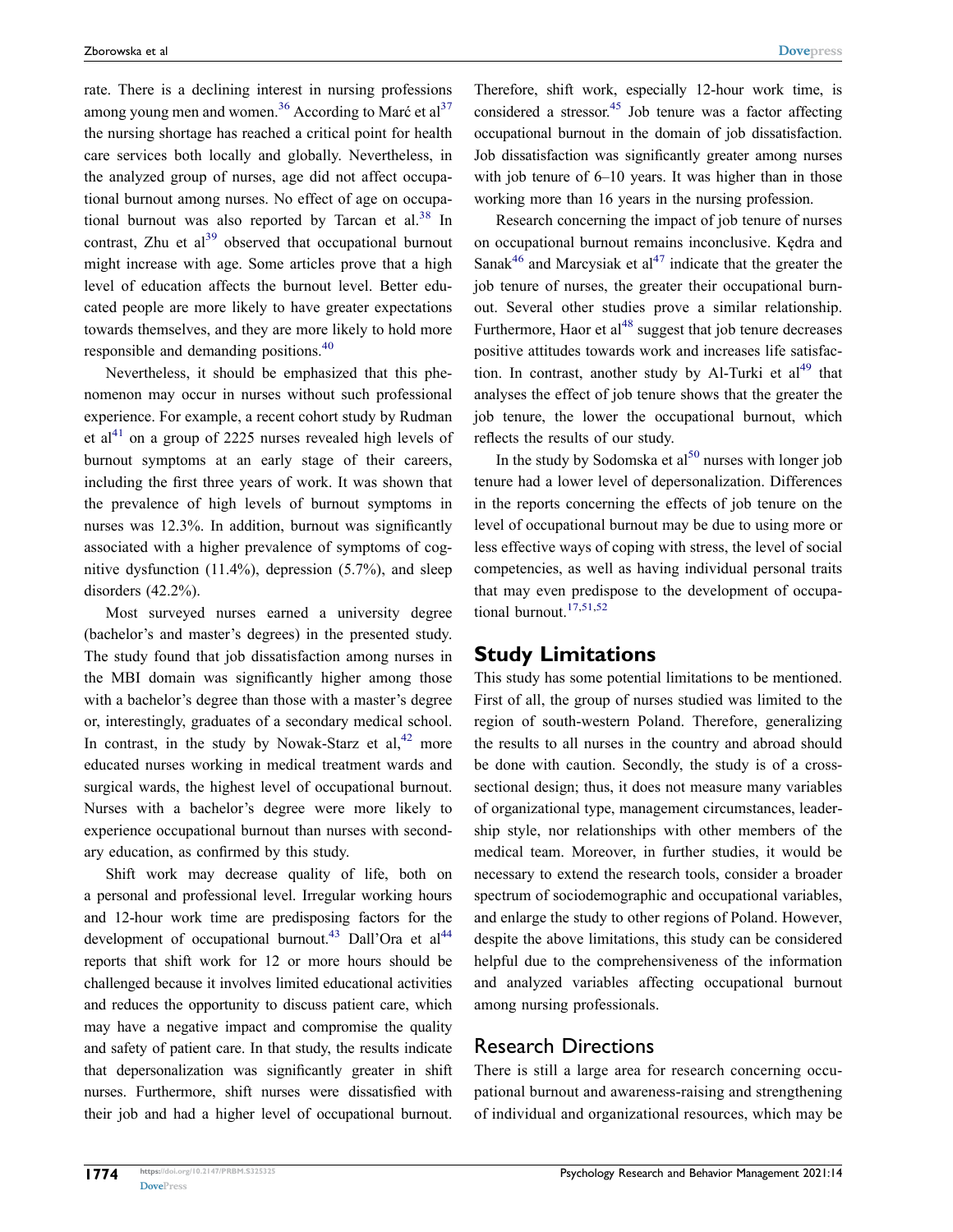the remedy. The presented study shows that there is still a need for taking measures in this area. There is a need for further research concerning occupational burnout among nurses to develop procedures to support those at risk or those with already identified symptoms of occupational burnout. Future research should also consider the essential issues of work organization, management of potential and competencies, the leadership style of managers, and team relationships with both supervisors and nursing and medical co-workers. Future research should also include investigating the relationship between occupational burnout in nurses and reduced job productivity. This directly impacts the quality of patient care and generates potential costs to the health care system.

### **Conclusions**

Occupational burnout is related to individual, interpersonal and organizational feelings. There is an interrelationship between personality traits, where a higher level of occupational burnout was found among nurses with a pessimistic attitude. Higher life satisfaction and an optimistic attitude to life are key factors that positively affect occupational burnout among nurses. Grater burnout is observed in nurses working in inpatient health care, shift nurses, and those with less than 20 hours of free time per week. Place of work and life orientation are identified as crucial predictors of higher burnout among nurse professionals.

Health programs should be implemented to identify and eliminate burnout through mental health support, improved communication skills, optimized teamwork, and evidence-based interventions such as yoga, meditation, mindfulness, and motivational training. It would be helpful for policymakers, managers, and researchers to implement nationwide solutions and programs for burnout prevention. These programs can provide organizations with a systems-based and proactive method of prevention, as well as a holistic and effective way to manage burnout in nursing professionals.

### **Abbreviations**

DEP, depersonalization; EE, emotional exhaustion; JD-R, job demands-resources model; JSS, Job Satisfaction Scale; LOT-R, Life Orientation Test-Revised version; MBI, Maslach Burnout Inventory; PA, personal accomplishments; SWLS, Satisfaction with Life Scale.

### **Acknowledgments**

There were no contributors to the article other than the authors as well as there was no writing assistance regarding our paper. The certified English language services were provided.

### **Funding**

This research did not receive any specific grant from funding agencies in the public, commercial, or not-forprofit sectors.

### **Disclosure**

The authors report no conflicts of interest for this work.

### **References**

- <span id="page-14-0"></span>1. Pines A, Aronson E. *Career Burnout: Causes and Cures*. Free Pr; [1989](#page-0-5).
- <span id="page-14-1"></span>2. Koutsimani P, Montgomery A, Georganta K. The relationship between burnout, depression, and anxiety: a systematic review and meta-analysis. *Front Psychol*. [2019;](#page-1-0)10. doi:[10.3389/fpsyg.2019.00284](https://doi.org/10.3389/fpsyg.2019.00284)
- <span id="page-14-2"></span>3. Demerouti E, Bakker AB, Nachreiner F, Schaufeli WB. The job demands-resources model of burnout. *J Appl Psychol*. [2001](#page-1-1);86 (3):499–512. doi:[10.1037/0021-9010.86.3.499](https://doi.org/10.1037/0021-9010.86.3.499)
- <span id="page-14-3"></span>4. De Hert S. Burnout in healthcare workers: prevalence, impact and preventative strategies. *Local Reg Anesth*. [2020;](#page-1-2)13:171–183. doi:[10.2147/LRA.S240564](https://doi.org/10.2147/LRA.S240564)
- <span id="page-14-4"></span>5. Demerouti E, Bakker AB, Nachreiner F, Schaufeli WB. A model of burnout and life satisfaction amongst nurses. *J Adv Nurs*. [2000](#page-1-3);32 (2):454–464. doi:[10.1046/j.1365-2648.2000.01496.x](https://doi.org/10.1046/j.1365-2648.2000.01496.x)
- <span id="page-14-5"></span>6. Bakker AB, Demerouti E, Euwema MC. Job resources buffer the impact of job demands on burnout. *J Occup Health Psychol*. [2005](#page-1-3);10 (2):170–180. doi:[10.1037/1076-8998.10.2.170](https://doi.org/10.1037/1076-8998.10.2.170)
- <span id="page-14-6"></span>7. Darban F, Balouchi A, Narouipour A, Safarzaei E, Shahdadi H. Effect of communication skills training on the burnout of nurses: a Cross-Sectional Study. *J Clin Diagn Res*. [2016;](#page-1-4)10(4):IC01–IC04. doi:[10.7860/JCDR/2016/19312.7667](https://doi.org/10.7860/JCDR/2016/19312.7667)
- <span id="page-14-7"></span>8. Sęk H. Cognitive appraisal and competence as determinants of burnout in helping professions. *Adv Psychiatr Neurol*. [2005;](#page-1-5)14(2):93–98.
- <span id="page-14-8"></span>9. Bartosiewicz A, Łuszczki E, Dereń K. Personalized nursing: how life satisfaction and occupational burnout influence new competences of Polish nurses. *J Pers Med*. [2020;](#page-1-6)10:2. doi:[10.3390/jpm10020048](https://doi.org/10.3390/jpm10020048)
- <span id="page-14-9"></span>10. Maslach C, Jackson SE. The measurement of experienced burnout. *J Organ Behav*. [1981](#page-1-7);2(2):99–113. doi:[10.1002/job.4030020205](https://doi.org/10.1002/job.4030020205)
- <span id="page-14-10"></span>11. Maslach C, Schaufeli WB, Leiter MP. Job burnout. *Annu Rev Psychol*. [2001](#page-1-8);52:397–422. doi:[10.1146/annurev.psych.52.1.397](https://doi.org/10.1146/annurev.psych.52.1.397)
- <span id="page-14-11"></span>12. Maslach C. Job burnout: new directions in research and intervention. *Curr Dir Psychol Sci*. [2003](#page-1-9);12(5):189–192. doi:[10.1111/1467-](https://doi.org/10.1111/1467-8721.01258) [8721.01258](https://doi.org/10.1111/1467-8721.01258)
- <span id="page-14-12"></span>13. Maslach C, Leiter MP. Early predictors of job burnout and engagement. *J Appl Psychol*. [2008](#page-1-10);93(3):498–512. doi:[10.1037/](https://doi.org/10.1037/0021-9010.93.3.498) [0021-9010.93.3.498](https://doi.org/10.1037/0021-9010.93.3.498)
- <span id="page-14-13"></span>14. Woo T, Ho R, Tang A, Tam W. Global prevalence of burnout symptoms among nurses: a systematic review and meta-analysis. *J Psychiatr Res*. [2020](#page-1-11);123:9–20. doi:[10.1016/j.jpsychires.2019.12.015](https://doi.org/10.1016/j.jpsychires.2019.12.015)
- <span id="page-14-14"></span>15. De la Fuente-solana E, Suleiman-Martos N, Pradas-Hernández L, Gomez-Urquiza J, Cañadas-de la Fuente G, Albendín-García L. Prevalence, related factors, and levels of burnout syndrome among nurses working in gynecology and obstetrics services: a systematic review and meta-analysis. *Int J Environ Res Public Health*. [2019](#page-1-12);16 (14):2585. doi:[10.3390/ijerph16142585](https://doi.org/10.3390/ijerph16142585)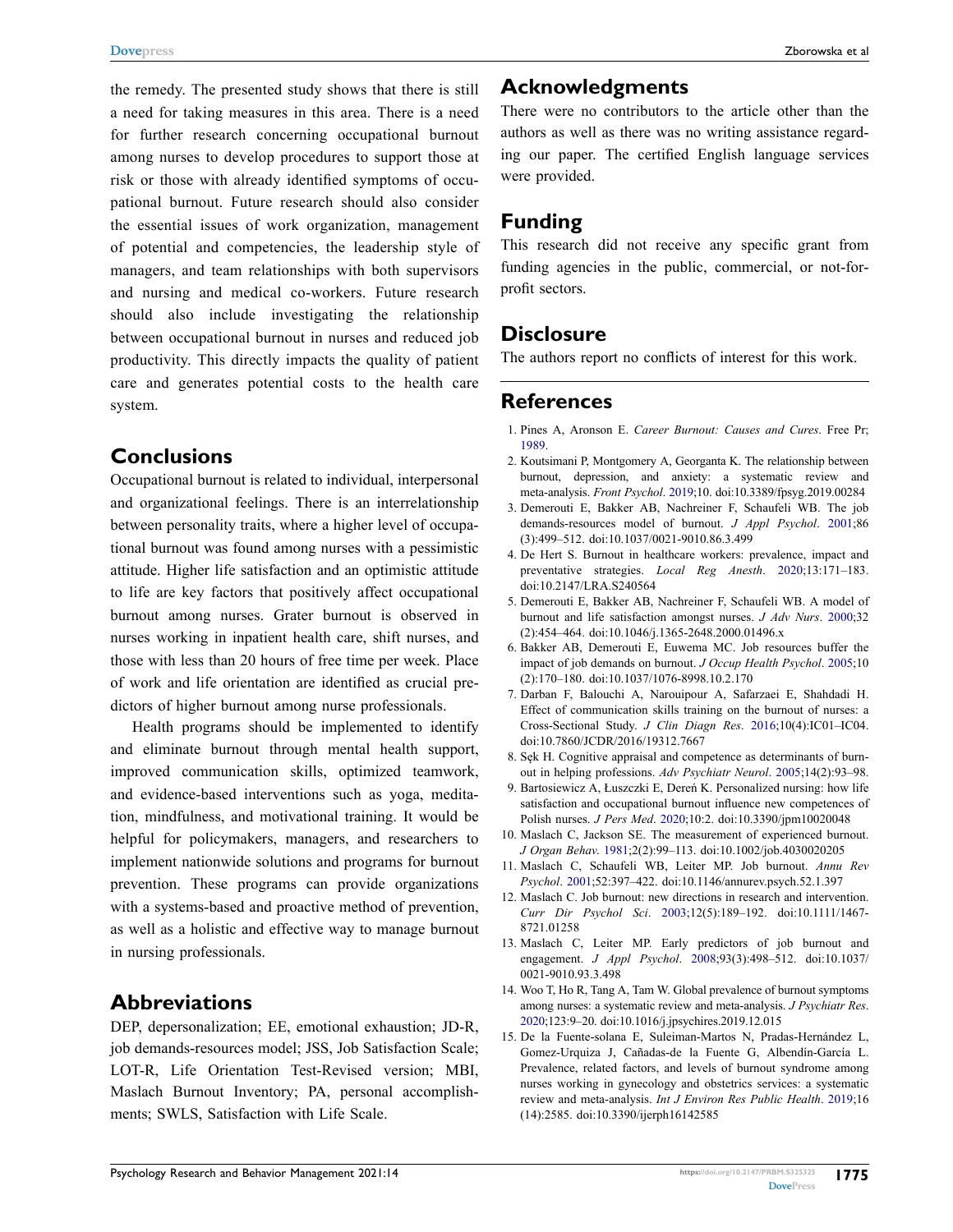- <span id="page-15-0"></span>16. De la Fuente-solana E, Pradas-Hernández L, Ramiro-Salmerón A, et al. Burnout syndrome in paediatric oncology nurses: a systematic review and meta-analysis. *Healthcare*. [2020](#page-1-13);8:3. doi:[10.3390/](https://doi.org/10.3390/healthcare8030309)  [healthcare8030309](https://doi.org/10.3390/healthcare8030309)
- <span id="page-15-1"></span>17. Molina-Praena J, Ramirez-Baena L, Gómez-Urquiza JL, Cañadas GR, De la Fuente EI, Cañadas-de la Fuente GA. Levels of burnout and risk factors in medical area nurses: a Meta-Analytic Study. *Int J Environ Res Public Health*. [2018;](#page-1-14)15(12):2800. doi:[10.3390/ijerph15122800](https://doi.org/10.3390/ijerph15122800)
- <span id="page-15-2"></span>18. Salvagioni DAJ, Melanda FN, Mesas AE, González AD, Gabani FL, de Andrade SMD. Physical, psychological and occupational consequences of job burnout: a systematic review of prospective studies. *PLoS One*. [2017;](#page-1-15)12(10):e0185781. doi:[10.1371/journal.pone.0](https://doi.org/10.1371/journal.pone.0185781)  [185781](https://doi.org/10.1371/journal.pone.0185781)
- <span id="page-15-3"></span>19. Tselebis A, Moulou A, Ilias I. Burnout versus depression and sense of coherence: study of Greek nursing staff. *Nurs Health Sci*. [2001](#page-1-16);3 (2):69–71. doi:[10.1046/j.1442-2018.2001.00074.x](https://doi.org/10.1046/j.1442-2018.2001.00074.x)
- <span id="page-15-4"></span>20. Zhang X, Song Y, Jiang T, Ding N, Shi T. Interventions to reduce burnout of physicians and nurses. *Medicine*. [2020](#page-1-8);99:26. doi:[10.1097/MD.0000000000020992](https://doi.org/10.1097/MD.0000000000020992)
- <span id="page-15-5"></span>21. Dall'Ora C, Ball J, Reinius M, Griffiths P. Burnout in nursing: a theoretical review. *Hum Resour Health*. [2020](#page-1-17);18. doi:[10.1186/](https://doi.org/10.1186/s12960-020-00469-9)  [s12960-020-00469-9](https://doi.org/10.1186/s12960-020-00469-9)
- <span id="page-15-6"></span>22. Pasikowski T. Polish adaptation of Maslach Burnout Inventory questionnaire. In: *Occupational Burnout. Causes. Mechanisms. Prevention*. Polish Scientific Publishers PWN; [2006](#page-2-0):13–31, 135–148.
- <span id="page-15-7"></span>23. Scheier MF, Carver CS, Bridges MW. Distinguishing optimism from neuroticism (and trait anxiety, self-mastery, and self-esteem): a reevaluation of the life orientation test. *J Pers Soc Psychol*. [1994;](#page-2-1)67(6):1063–1078. doi:[10.1037/0022-3514.67.6.1063](https://doi.org/10.1037/0022-3514.67.6.1063)
- <span id="page-15-8"></span>24. Poprawa R, Juczyński Z. Adaptation of the Life Orientation Test (LOT-R). In: *Measurement Tools in Health Promotion and Psychology*. 2 ed. Psychological Test Laboratory of the Polish Psychological Association; [2009.](#page-2-2)
- <span id="page-15-9"></span>25. Diener E, Emmons RA, Larsen RJ, Griffin S. The satisfaction with life scale. *J Pers Assess*. [1985](#page-2-3);49(1):71–75. doi:[10.1207/](https://doi.org/10.1207/s15327752jpa4901_13)  [s15327752jpa4901\\_13](https://doi.org/10.1207/s15327752jpa4901_13)
- <span id="page-15-10"></span>26. Juczyński Z. Adaptation of the Satisfaction With Life Scale (SWLS). In: *Measurement Tools in Health Promotion and Psychology*. 2 ed. Psychological Test Laboratory of the Polish Psychological Association; [2009](#page-2-4).
- <span id="page-15-11"></span>27. Marć M, Bartosiewicz A, Burzyńska J, Binkowska-Bury M, Januszewicz P. The quality of life and readiness of Polish nurses to take new competences of drug prescribing. *Medicine*. [2018;](#page-2-5)97(36): e12129. doi:[10.1097/MD.0000000000012129](https://doi.org/10.1097/MD.0000000000012129)
- <span id="page-15-12"></span>28. Zalewska A. Job satisfaction scale: measurement of the cognitive aspect of overall job satisfaction. *Folia Psychologica*. [2003;](#page-2-6)7. Available from: [http://bw.swps.edu.pl/info.seam?id=IMPORT-](http://bw.swps.edu.pl/info.seam?id=IMPORT-ARTICLE%201300006879)[ARTICLE–00006879](http://bw.swps.edu.pl/info.seam?id=IMPORT-ARTICLE%201300006879). Accessed March 26, 2018.
- <span id="page-15-13"></span>29. Sharma SK, Mudgal SK, Thakur K, Gaur R. How to calculate sample size for observational and experimental nursing research studies? *Natl J Physiol Pharm Pharmacol*. [2020;](#page-3-0)10(1):1–8.
- <span id="page-15-14"></span>30. R Core Team. *R: A Language and Environment for Statistical Computing. R Foundation for Statistical Computing*; [2017.](#page-3-1) Available from: [https://www.R-project.org/.](https://www.R-project.org/) Accessed October 22, 2021.
- <span id="page-15-15"></span>31. Pawlik J, Schneider-Matyka D, Jurczak A, Szkup M, Grochans E. Assessment of satisfaction of nurses working in Poland and Norway. *Hygeia Public Health*. [2017](#page-11-1);52(3):249–254.
- <span id="page-15-16"></span>32. Wilczek-Różyczka E, Zaczyk I. Occupational burnout of Polish nurses – meta-analysis of studies. *Hygeia Public Health*. [2015](#page-11-2);50  $(1):9-13.$
- <span id="page-15-17"></span>33. Roczniewska M, Bakker AB. Burnout and self-regulation failure: a diary study of self-undermining and job crafting among nurses. *J Adv Nurs*. [2021](#page-11-3);77(8):3424–3435. doi:[10.1111/jan.14872](https://doi.org/10.1111/jan.14872)
- <span id="page-15-18"></span>34. Bakker AB. Job crafting among health care professionals: the role of work engagement. *J Nurs Manag*. [2018](#page-11-4);26(3):321–331. doi:[10.1111/](https://doi.org/10.1111/jonm.12551) [jonm.12551](https://doi.org/10.1111/jonm.12551)
- <span id="page-15-19"></span>35. The Supreme Council of Nurses and Midwives. Securing Polish society in the services of nurses and midwives. The Supreme Council of Nurses and Midwives; [2017](#page-12-1). Available from: [https://](https://nipip.pl/raport-naczelnej-rady-pielegniarek-poloznych-zabezpieczenie-spoleczenstwa-polskiego-swiadczenia-pielegniarek-poloznych-2017-r/) [nipip.pl/raport-naczelnej-rady-pielegniarek-poloznych](https://nipip.pl/raport-naczelnej-rady-pielegniarek-poloznych-zabezpieczenie-spoleczenstwa-polskiego-swiadczenia-pielegniarek-poloznych-2017-r/)[zabezpieczenie-spoleczenstwa-polskiego-swiadczenia-pielegniarek](https://nipip.pl/raport-naczelnej-rady-pielegniarek-poloznych-zabezpieczenie-spoleczenstwa-polskiego-swiadczenia-pielegniarek-poloznych-2017-r/)[poloznych-2017-r/.](https://nipip.pl/raport-naczelnej-rady-pielegniarek-poloznych-zabezpieczenie-spoleczenstwa-polskiego-swiadczenia-pielegniarek-poloznych-2017-r/) Accessed October 22, 2021.
- <span id="page-15-20"></span>36. Ben-Harush A, Shiovitz-Ezra S, Doron I, et al. Ageism among physicians, nurses, and social workers: findings from a qualitative study. *Eur J Ageing*. [2016;](#page-13-0)14(1):39–48. doi:[10.1007/s10433-016-0389-9](https://doi.org/10.1007/s10433-016-0389-9)
- <span id="page-15-21"></span>37. Marć M, Bartosiewicz A, Burzyńska J, Chmiel Z, Januszewicz P. A nursing shortage - a prospect of global and local policies. *Int Nurs Rev*. [2019;](#page-13-0)66(1):9–16. doi:[10.1111/inr.12473](https://doi.org/10.1111/inr.12473)
- <span id="page-15-22"></span>38. Tarcan M, Hikmet N, Schooley B, Top M, Tarcan GY. An analysis of the relationship between burnout, sociodemographic and workplace factors and job satisfaction among emergency department health professionals. *Appl Nurs Res*. [2017](#page-13-1);34:40–47. doi:[10.1016/j.](https://doi.org/10.1016/j.apnr.2017.02.011) [apnr.2017.02.011](https://doi.org/10.1016/j.apnr.2017.02.011)
- <span id="page-15-23"></span>39. Zhu T, Zhang SS, Chen DY, et al. [Job burnout and related influencing factors in community medical staff in Nanchong, China]. *Zhonghua Lao Dong Wei Sheng Zhi Ye Bing Za Zhi*. [2016](#page-13-2);34 (12):928–930. Chinese. doi:[10.3760/cma.j.issn.1001-9391.201](https://doi.org/10.3760/cma.j.issn.1001-9391.2016.12.011) [6.12.011](https://doi.org/10.3760/cma.j.issn.1001-9391.2016.12.011)
- <span id="page-15-24"></span>40. Patel RS, Bachu R, Adikey A, Malik M, Shah M. Factors related to physician burnout and its consequences: a review. *Behav Sci*. [2018](#page-13-3);8 (11). doi:[10.3390/bs8110098](https://doi.org/10.3390/bs8110098)
- <span id="page-15-25"></span>41. Rudman A, Arborelius L, Dahlgren A, Finnes A, Gustavsson P. Consequences of early career nurse burnout: a prospective long-term follow-up on cognitive functions, depressive symptoms, and insomnia. *EClinicalMedicine*. [2020](#page-13-4);27:100565. doi:[10.1016/j.](https://doi.org/10.1016/j.eclinm.2020.100565) [eclinm.2020.100565](https://doi.org/10.1016/j.eclinm.2020.100565)
- <span id="page-15-26"></span>42. Nowak-Starz G, Kozak B, Zdziebło K. The influence of stress connected with professional work on the occurrence of burnout syndrome in nurses working in surgical and medical treatment wards. *Med Stud*. [2013](#page-13-5);29(1):7–21. doi:[10.5114/ms.2013.39183](https://doi.org/10.5114/ms.2013.39183)
- <span id="page-15-27"></span>43. Hoffman AJ, Scott LD. Role stress and career satisfaction among registered nurses by work shift patterns. *J Nurs Adm*. [2003](#page-13-6);33 (6):337–342. doi:[10.1097/00005110-200306000-00006](https://doi.org/10.1097/00005110-200306000-00006)
- <span id="page-15-28"></span>44. Dall'Ora C, Griffiths P, Ball J, Simon M, Aiken LH. Association of 12 h shifts and nurses' job satisfaction, burnout and intention to leave: findings from a cross-sectional study of 12 European countries. *BMJ Open*. [2015](#page-13-6);5:9. doi:[10.1136/bmjopen-2015-008331](https://doi.org/10.1136/bmjopen-2015-008331)
- <span id="page-15-29"></span>45. Kishi R, Kitahara T, Masuchi A, Kasai S. Work-related reproductive, musculoskeletal and mental disorders among working women–history, current issues and future research directions. *Ind Health*. [2002](#page-13-7);40(2):101–112. doi:[10.2486/indhealth.40.101](https://doi.org/10.2486/indhealth.40.101)
- <span id="page-15-30"></span>46. Kędra E, Sanak K. Stress and burnout in nurses. *Nurs Public Health*. [2013](#page-13-8);3(2):119–132.
- <span id="page-15-31"></span>47. Marcysiak M, Dąbrowska O, Marcysiak M. Burnout in a nursing profession versus coping. *Nurs Probl*. [2014;](#page-13-8)22(3):312–318.
- <span id="page-15-32"></span>48. Haor B, Głowacka M, Ślusarz R, Piotrowska A. Behaviors and experiences of nurses connected with professional work. *Nurs Probl*. [2014](#page-13-9);22(2):142–146.
- <span id="page-15-33"></span>49. Al-Turki HA, Al-Turki RA, Al-Dardas HA, et al. Burnout syndrome among multinational nurses working in Saudi Arabia. *Ann Afr Med*. [2010](#page-13-10);9(4):226–229. doi:[10.4103/1596-3519.70960](https://doi.org/10.4103/1596-3519.70960)
- <span id="page-15-34"></span>50. Sodomska A, Lomper K, Rycombel A, Uchmanowicz I. The professional burnout in nursing. *Contemp Nurs Public Health*. [2014](#page-13-11);2:29–33.
- <span id="page-15-35"></span>51. Cybulska A, Trembecka J, Śmigielska A, Grochans E. Interpersonal skills of anaestetical nurses and burnout. *Nurs Probl*. [2017](#page-13-12);25 (3):149–153. doi:[10.5603/PP.2017.0025](https://doi.org/10.5603/PP.2017.0025)
- <span id="page-15-36"></span>52. Dębska G, Cepuch G. Occupational burnout among nurses working in primary health care institutions. *Probl Nurs*. [2008](#page-13-12);16(3):273–279.